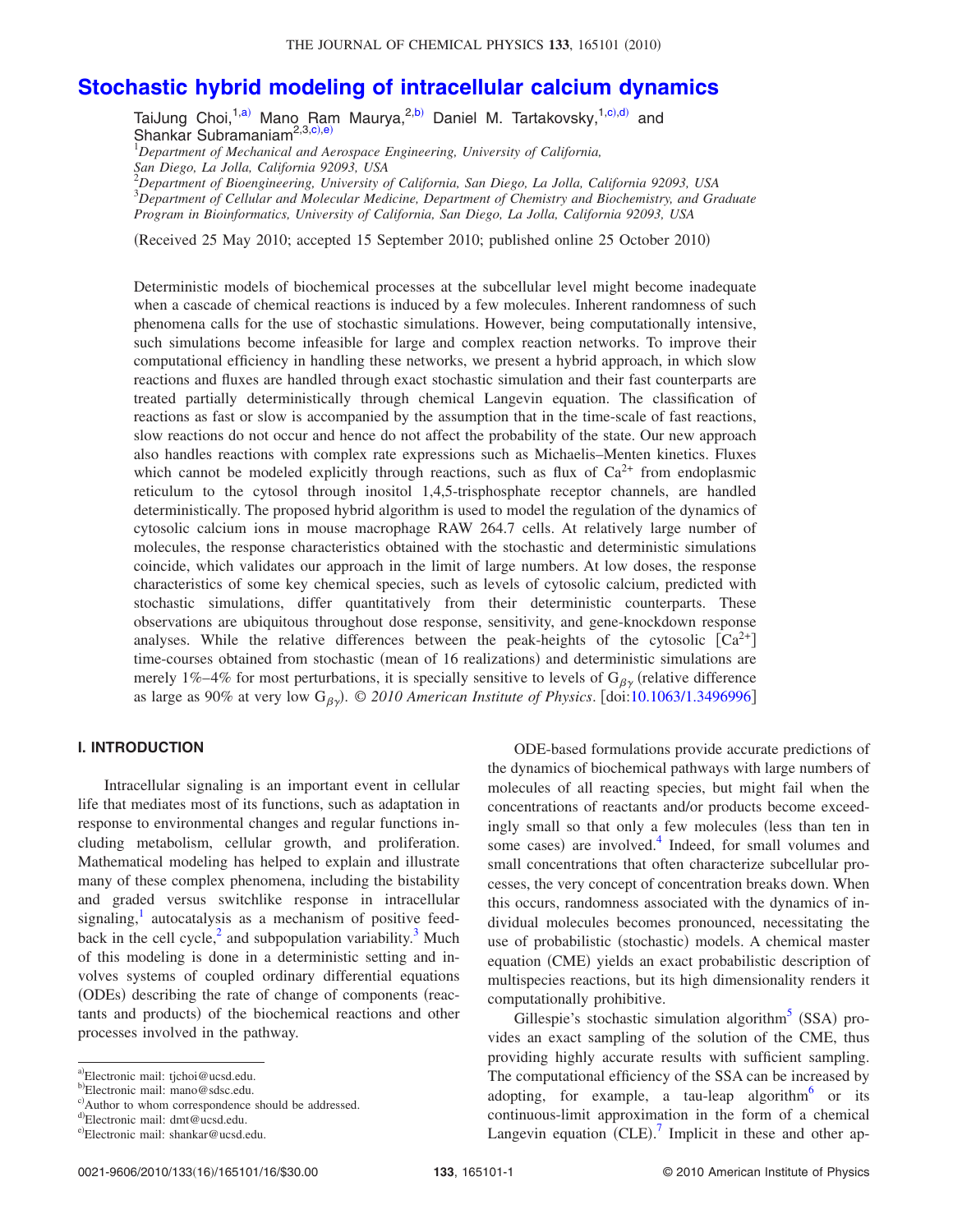proximations of the SSA is a trade-off between computational speed-up and accuracy, which undermines their use in complex multiscale biochemical phenomena involving fast and slow reactions. A quasi-steady-state approximation, $\frac{8}{3}$ which neglects the fast reactions by assuming that a subset of chemical species is at steady state at the timescale of interest, is efficient but clearly inexact.

Some of the more recent contributions in this area include  $(1)$  speed-up of computation through a binomial tauleaping approach<sup>9</sup> and k-skip method,<sup>10</sup> (2) time-scale/ reaction partitioning based on the propensity values, $\frac{11}{11}$  a hybrid approach, $^{12}$  and quasi-steady-state approximation, $^{13}$ (3) partial-propensity-based approach, $14$  and (4) alternative formulations of CLE.<sup>15</sup> Besides, Cai<sup>16</sup> has developed an approach to perform stochastic simulation of reaction systems with time-delays. Frazier *et al.*<sup>[17](#page-15-16)</sup> have developed a software called BIOMOLECULAR NETWORK SIMULATOR to study various aspects of stochastic simulation of complex biomolecular reaction networks. Gillespie *et al.*[18](#page-15-17) have presented a detailed analysis of issues in simplification of Michaelis–Menten formulation into a single-step reaction in stochastic simulation. Rathinam *et al.*<sup>[19](#page-15-18)</sup> have developed a methodology for parametric sensitivity analysis in stochastic simulation of reaction networks. By no means this is an exhaustive list.

Hybrid methods, e.g., by Salis and Kaznessis, $^{12}$  which we pursue here, address the multiscale nature of reactive systems by identifying fast and slow reactions and simulating the former with a CLE and the latter with Gillespie's SSA. This approach significantly reduces simulation time without compromising the accuracy of the outputs. We present a hybrid algorithm in which slow and fast reactions are identified *a priori*, they can be reclassified during simulation in response to changes in concentrations, and we can deal with complex fluxes that cannot be modeled explicitly through reactions. An example of such a flux, in the model of cytosolic calcium dynamics, is the flux of  $[Ca^{2+}]$  from the endoplasmic reticulum to the cytosol through inositol 1,4,5 trisphosphate receptor channels (please see the expression for  $J_{ch}$  in Sec. III C 2).

We have used the dynamics of cytosolic calcium as a case study to test our approach. The cytosolic calcium dynamics and its mathematical descriptions are briefly discussed in Sec. II to motivate the development of a multiscale stochastic hybrid algorithm (SHA) in Sec. III, which consists of the following steps. Section III A contains a formulation of the calcium dynamics model used in our analysis. In Sec. III B, we compare the performance of the existing stochastic approaches, i.e., the Gillespie's SSA, a tau-leap algorithm, and a chemical Langevin equation. In Sec. III C, we present the SHA, which consists of deterministic and stochastic components, explicitly accounts for the presence of slow and fast reactions, and incorporates complex fluxes that cannot be modeled through reactions explicitly. An approach to handle reactions with complex rate expressions is also presented in this section explaining why the existing approaches to deal with complex rates laws such as Michaelis–Menten mechanism $^{8,13,18}$  $^{8,13,18}$  $^{8,13,18}$  $^{8,13,18}$  may not be directly applicable. The practical implementation of the SHA to the cytosolic calcium dynamics model $3$  is presented in Sec. III D. Section IV contains

<span id="page-1-0"></span>

FIG. 1. A simplified model for calcium signaling including calcium influx,  $ER$ , and mitochondrial exchange and storage  $\lceil$  diagram in panel B taken from Maurya and Subramaniam (Ref. [3](#page-15-2)) with permission from Biophysical *Journal*]. (a) Ligand Complement 5a (C5a) binds to its receptor on plasma membrane (PM) and activates G protein  $G_i$ . The free  $G_{\beta\gamma}$  binds to PLC $\beta$ and increases its activity which accelerates the phosphorylation of  $PIP<sub>2</sub>$  into IP<sub>3</sub> and DAG. IP<sub>3</sub> binds to its receptor IP<sub>3</sub>R on the ER membrane. Thus, calcium from the ER is released into the cytosol. Other fluxes between cytosol and mitochondria or ECM are also shown. (b) Receptor module (box 1), GTPase cycle module (box 2),  $IP_3$  generation module (box 3), and feedback module (box 4); ECM, extracellular matrix; PIP<sub>2</sub>, phosphatidylinositol 4,5-bisphosphate; IP<sub>3</sub>, inositol 1,4,5-trisphosphate; IP<sub>3,p</sub>, a lumped product of IP<sub>3</sub> phosphorylation; Ca<sub>i</sub>, cytosolic Ca<sup>2+</sup>; Pr, proteins; ER, endoplasmic reticulum; ATP, adenosine triphosphate; ADP, adenosine diphosphate; SERCA, sarco(endo) plasmic reticulum calcium ATPase; PMCA, plasma membrane calcium ATPase; NCX, Na<sup>+</sup>/Ca<sup>2+</sup> exchanger; L, ligand C5a; R, receptor C5aR; GRK, G-protein-coupled receptor kinase; CaM, calmodulin; PLC $\beta$ , phospholipase C- $\beta$ ; GAP, GTPase activating protein; RGS, regulator of G-protein signaling; DAG, diacylglycerol; PKC, protein kinase C; Pi, phosphate.

the results of stochastic simulations of cytosolic calcium dynamics, whose biological implications are further discussed in Sec. V.

## **II. DYNAMICS OF CYTOSOLIC CALCIUM**

Cytosolic calcium is a second messenger that plays an important role in intracellular signaling. Dynamic changes in intracellular calcium serve both as an important indicator of cellular events and as a quantitative measure of cellular response to stimuli. In addition to affecting gene regulation, calcium regulates the activity of many proteins such as calmodulin,<sup>20</sup> calreticulin,<sup>21–[23](#page-15-21)</sup> and calcineurin.<sup>24</sup> Through such regulation, cytosolic calcium affects many functions including muscle contraction, fertilization, learning and memory, among many others.

## **A. Biological mechanisms and pathways**

Following Maurya and Subramaniam, $3$  we consider a signaling network for calcium dynamics  $(Fig. 1)$  $(Fig. 1)$  $(Fig. 1)$ , which represents the ligand-induced release of calcium from the endoplasmic reticulum (ER) into cytosol, binding of calcium  $(Ca_i)$  to proteins (Pr) in the cytosol (shown) and in the ER (not shown) and other calcium exchange fluxes to/from the ER, the extracellular space and mitochondria. In the basal state, the channel flux from the ER is very small and, along with the leakage flux from the ER, is balanced by the  $Ca^{2+}$ uptake back into the ER by the sarco $($ endo $)$ plasmic reticulum calcium ATPase (SERCA) pump; the net flux across the mitochondria and the PM is zero; and the  $Ca^{2+}$  outflux from the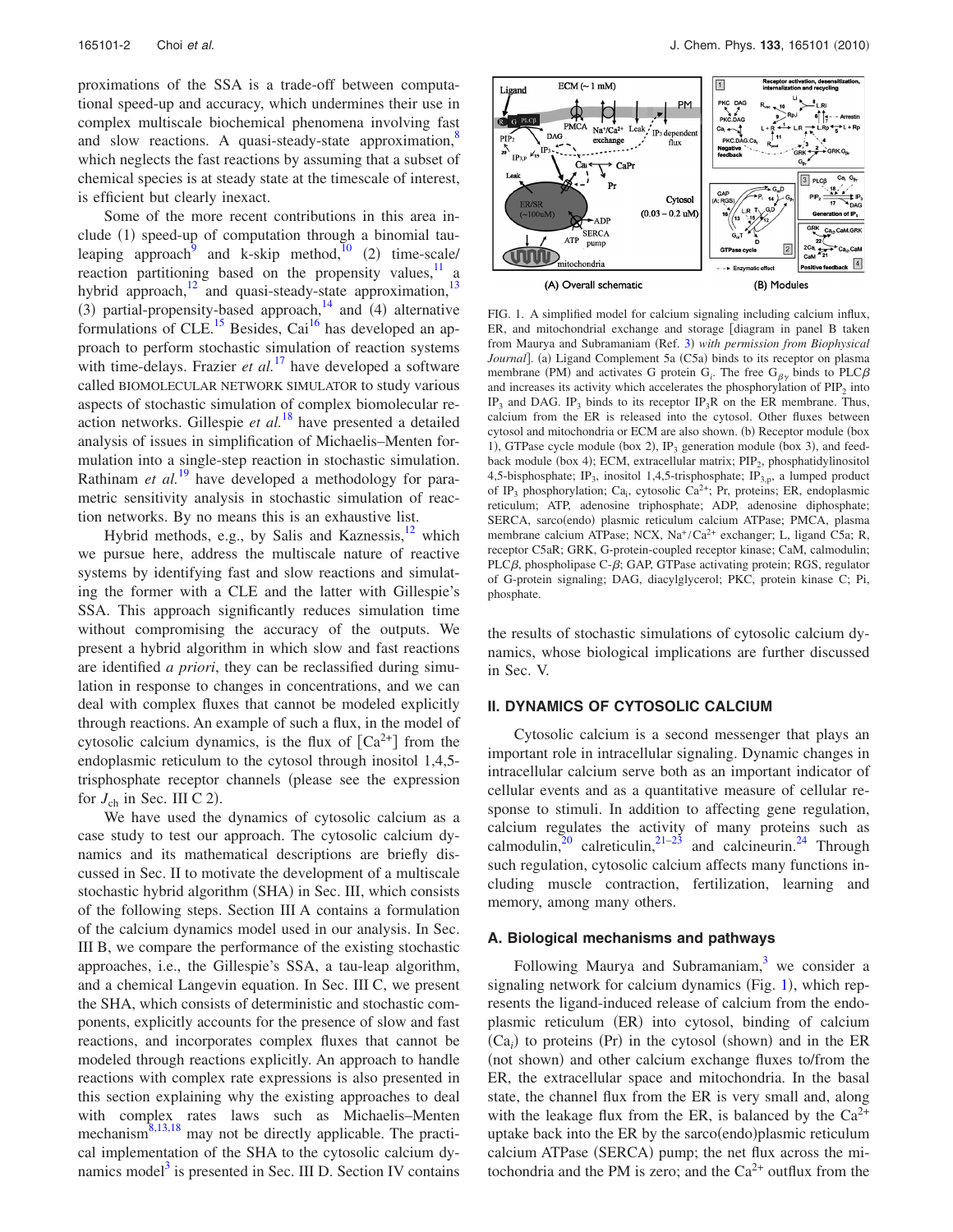cytosol to the extracellular matrix (ECM) is mediated by the plasma membrane calcium ATPase (PMCA) pump and the  $Na^{+}/Ca^{2+}$  exchanger (NCX). The influx across the plasma membrane consists of a nonspecific leakage flux and an  $[IP_3]$ -dependent specific flux, which combines many fluxes including the entry through store-operated channels in response to the ER depletion and other effects.<sup>25</sup> Ca<sup>2+</sup> binds to buffer proteins in all three compartments, the cytosol, the ER, and the mitochondria, for which rapid buffering kinetics suggested earlier $^{26,27}$  $^{26,27}$  $^{26,27}$  is used. For a more detailed analysis of the perturbation of the calcium network, we refer the reader to Maurya and Subramaniam.<sup>28</sup>

Maurya and Subramaniam<sup>3</sup> developed a kinetic model for calcium signaling in mouse macrophagelike RAW 264.7 cell and simulated the calcium dynamics for the ligand Complement 5a  $(C5a)$ . In nonexcitable cells, such as macrophages, ligand-induced release of calcium from the ER is the main initiator of calcium dynamics. Upon stimulation with C5a, the C5a receptor (C5aR) becomes activated leading to activation of G-protein,  $G_{\alpha i}$  followed by activation of phospholipase C (PLC)  $\beta$  (PLC $\beta$ ). The net result is increased hydrolysis of phosphatidylinositol 4,5-bisphosphate  $(PIP<sub>2</sub>)$  into inositol 1,4,5-trisphosphate  $(IP<sub>3</sub>)$ , and increase in the levels of cytosolic calcium  $([Ca<sup>2+</sup>]$ <sup>*i*</sup> due to the opening of IP<sub>3</sub> receptor  $(IP_3R)$  channels on the endoplasmic (or sarcoplasmic) reticulum  $(ER/SR)$  membrane.<sup>29</sup> The concentration of calcium in the cytosol is in submicromolar range, whereas it can be 10–100 s micromolar ( $\mu$ M) in the ER.<sup>29</sup> Hence, upon opening of the  $IP_3R$  channels, the large gradient of calcium between the ER and the cytosol results in a burst (large peak) of  $[Ca^{2+}]_i$  response.<sup>[29](#page-15-27)</sup> Through a positive feedback mechanism, also known as calcium-induced calcium release (CICR),  $30,31$  $30,31$  more Ca<sup>2+</sup> is released from the ER into the cytosol. Most of the calcium released binds to various proteins, such as calmodulin (CaM). Calcium is also pumped back to the ER by the SERCA pump. Some calcium is also expelled to the extracelluar space through the  $Na^{2+}/Ca^{2+}$  exchanger (NCX) and the PMCA pump. The resulting calcium current facilitates the cross-talk between calcium dynamics and action potential in cardiac pacemaker cells. $32$  Calcium exchange between cytosol and mitochondria also has been observed at elevated level of  $[Ca^{2+}]_i$ .

#### **B. Mathematical representations of calcium dynamics**

Mathematical models of cytosolic calcium dynamics were developed for both excitable  $33-37$  $33-37$  cells and nonexcitable<sup>27,[33,](#page-15-31)[38](#page-15-33)</sup> cells. Many of these models deal with spatial distribution of calcium by employing two- or threedimensional partial-differential equations.<sup>39</sup> Most of such models rely on nonspecific (independent of cell-type) parameter values and provide qualitative (rather than quantitative) predictions of the behavior of various cell types. Moreover, they fail to capture the calcium dynamics in RAW 264.7 cells without parameter-tuning. $\frac{3}{2}$ 

The Maurya and Subramaniam<sup>3</sup> model overcomes these limitations by using experimental measurements in RAW cells to constrain parameter values. The model neglects molecular diffusion, the presence of  $IP_3R$  clusters, and localconcentration effects in the mechanism for calcium release from the ER, $^{40}$  all of which are accounted for in the work by Greenstein *et al.*<sup>[35](#page-15-36)</sup> Jafri *et al.*<sup>[41](#page-15-37)</sup> and Puceat and Jaconi.<sup>42</sup> On the other hand, it includes detailed mechanisms of G-protein coupled receptor and G-protein activation and inactivation, which are absent in the works of Hofer *et al.*<sup>[25](#page-15-23)</sup> Lemon *et al.*, [27](#page-15-25) Wiesner *et al.*, [38](#page-15-33) and Fink *et al.*[39](#page-15-34) The model enables the analysis of the effects of single and multiple knockdowns of proteins and subpopulational variability, i.e., to account for the fact that different cell-populations, when triggered by the same strength of a stimulus, result in quantitatively and qualitatively different responses (different peak-heights, risetimes, etc.). $^{43}$  $^{43}$  $^{43}$  Hence, we adopt the signaling network identified by Maurya and Subramaniam<sup>3</sup> as the basis for the present analysis. The focus of the modeling studies is on the sensitivity analysis of the peak-height of cytosolic  $Ca^{2+}$  to stochastic versus deterministic simulation.

#### **III. MATERIALS AND METHODS**

A mathematical representation of the signaling network identified by Maurya and Subramaniam<sup>3</sup> is presented in Sec. III A. The performance of standard stochastic simulation algorithms is compared in Sec. III B. A new hybrid algorithm that significantly improves the computational efficiency of the standard stochastic algorithms is presented in Sec. III C. The application of the hybrid algorithm to the cytosolic calcium dynamics model $3$  is presented in Sec. III D.

# **A. The mathematical model of cytosolic calcium dynamics**

A system of ODEs that describe the cytosolic calcium dynamics<sup>3</sup> accounts for the chemical reactions grouped into the four modules in Fig.  $1(b)$  $1(b)$ . The receptor module (box 1) consists of the reactions 1–11 responsible for receptor activation, desensitization of the ligand-bound active receptor due to its phosphorylation, internalization of the ligandbound phosphorylated receptor, and receptor recycling. The GTPase cycle module (box 2) consists of reactions  $12-16$ corresponding to activation and deactivation of G-protein (G-protein is active when  $G_{\beta\gamma}$  and  $G_{\alpha,i}$ <sup>T</sup> are separated). The IP<sub>3</sub> module (box 3) includes activation of PLC $\beta$  upon binding of  $G_{\beta\gamma}$  and cytosolic Ca<sup>2+</sup> and subsequently catalyzed hydrolysis of  $PIP_2$  into  $IP_3$  and DAG. Reactions 19 and 20 capture  $IP_3$  metabolism, i.e., its degradation/conversion to/ from other inositol-phosphates and back to  $\text{PIP}_2$ , with only one intermediate pseudospecies, namely,  $IP_{3,p}$  or  $IP_3$  product [Fig.  $1(a)$  $1(a)$ ].<sup>[27](#page-15-25)</sup> Positive feedback effects from calmodulin constitute the fourth module (box 4).

The cytosol and other compartments are assumed to be well-mixed. The state variables are described by a set of ODEs (Ref. [44](#page-15-40)) involving the  $Ca^{2+}$  fluxes between different cellular compartments and other fluxes due to reactions. The 15 state variables (concentrations) used to model the details of ligand-induced generation of IP<sub>3</sub> are [L], [R], [LR], [G<sub> $\beta$ y</sub>], [GRK], [LR<sub>p</sub>], [R<sub>p</sub>], [LR<sub>i</sub>], [R<sub>p,*i*</sub>], [R<sub>pool</sub>], [G<sub>α,*i*</sub>T], [G<sub>α,*i*</sub>D], [PIP<sub>2</sub>], [IP<sub>3</sub>], and [CaM]. [X] represents concentration of species X. These differential equations involve fluxes only related to reactions modeled explicitly. Calcium dynamics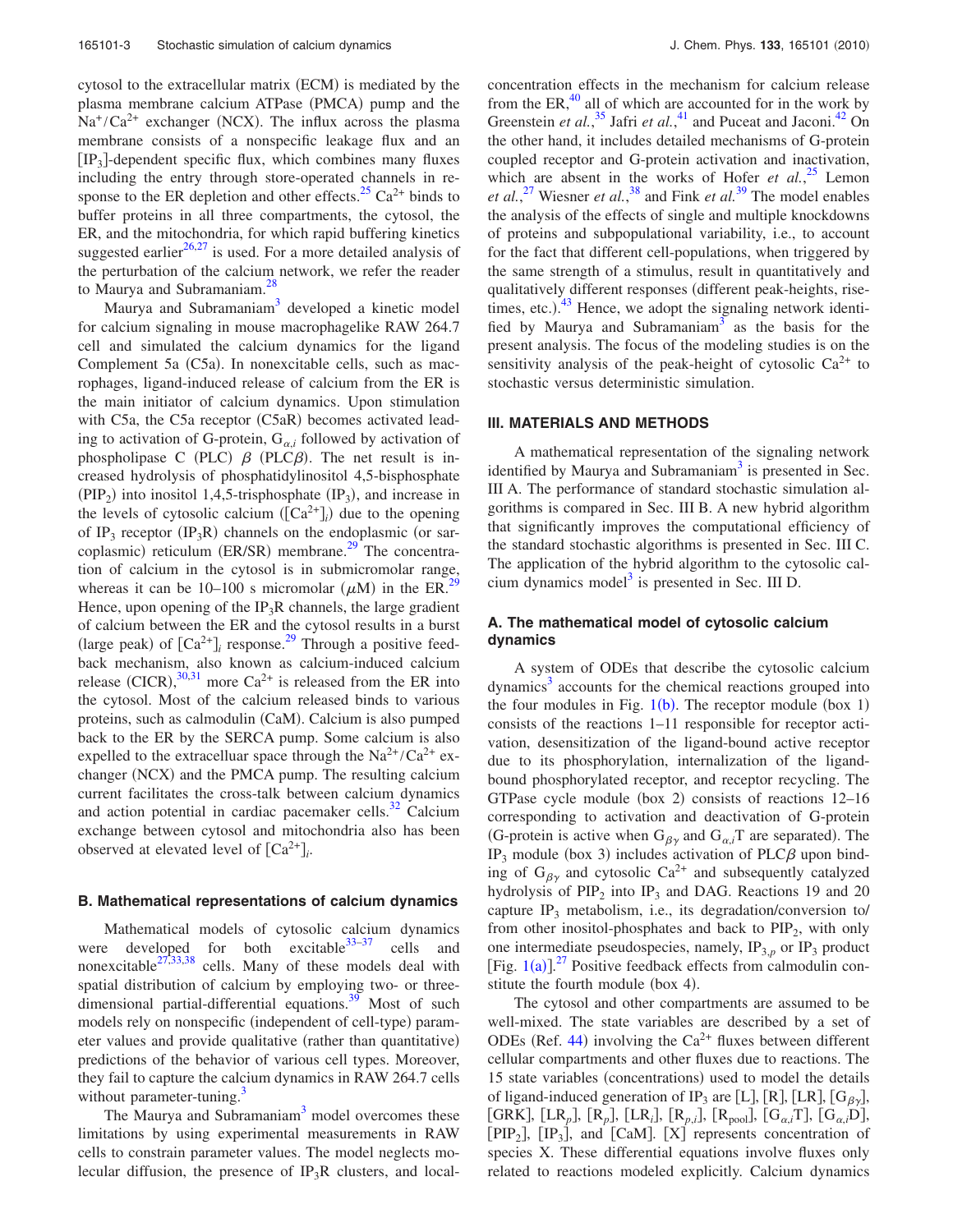<span id="page-3-0"></span>

FIG. 2. Temporal evolution of the concentrations of substrate  $S(t)$  and product  $P(t)$  computed using the Gillespie, tau-leap, and CLE approaches. (a) shows time-course of one realization from each method. (b) and (c) show the time-course of mean and standard deviation from 1024 realizations, which show excellent agreement among the three different methods.  $(d)$ – $(f)$  show histograms and probability distribution of the number of molecules of S sampled at t  $= 10$  s. The shapes of the three histograms are very similar.

introduces four additional state variables:  $[Ca^{2+}]_i$ ,  $[Ca^{2+}]_{ER}$ , *h* and  $\left[Ca^{2+}\right]_{\text{mit}}$ , where  $\left[Ca^{2+}\right]_{\text{ER}}$  and  $\left[Ca^{2+}\right]_{\text{mit}}$  denote the concentrations of free  $Ca^{2+}$  in the ER and mitochondria, respectively; and *h* is the fraction of IP<sub>3</sub>R to which calcium is not bound at the inhibitory site  $(\text{IP}_3)$  and calcium may or may not be bound at the other two sites, respectively).<sup>[45](#page-15-41)</sup> These differential equations deal with flux expressions due to complex lumped mechanisms which cannot be modeled through reactions explicitly. Thus, the model by Maurya and Subramaniam $3$  has 19 state variables. The quantities of all chemical species are in terms of their concentrations, normalized with respect to a unit volume of the cytosol. The model involves 65 reaction-rate parameters, including both simple and complex reaction fluxes and other flux exchanges between different compartments.

In this analysis, we focus on the calcium dynamics in the regimes with exceedingly small concentrations of relevant chemical compounds. To give an example, for dose response, corresponding to the lowest dose of the ligand C5a, the number of the molecules is  $180$   $(0.1\%$  of 30 nM concentration). In another case, in sensitivity analysis of  $G_{\beta\gamma}$ , the number of molecules of  $G_{\beta\gamma}$  (total pool) considered is 2500 at 5% level of nominal value. Corresponding to this, the number of molecules of free  $G_{\beta\gamma}$  is 10. In such regimes, the fidelity of continuum (ODE-based) descriptions might be compromised, and stochastic effects become important.

#### **B. Comparison of computational efficiency of stochastic simulation algorithms**

For the sake of completeness, in Appendix, we present a brief overview of the existing stochastic algorithms, namely, Gillespie algorithm, tau-leap method, and chemical Langevin equation. To compare their performance, we have applied these three algorithms to an enzymatic reaction satisfying the Michaelis–Menten rate law (example taken from Ref. [46](#page-15-42)),

<span id="page-3-1"></span>
$$
S + E \rightarrow C, \quad C \rightarrow S + E, \quad C \rightarrow P + E, \tag{1}
$$

where *S*, *E*, *C*, and *P* denote the substrate, enzyme, enzymesubstrate complex, and product, respectively, or the number of their molecules. Figure [2](#page-3-0) shows the temporal evolution of *S*(*t*) and *P*(*t*) from their initial levels *S*(0)=312, *E*(0)=125, and  $P(0)=0$ , computed with the three approaches for stochastic simulation described above. The three algorithms yield similar predictions, with the tau-leap and CLE algorithms giving nearly indistinguishable solutions.

Figure  $2(a)$  $2(a)$  shows time-course of one realization from each method. Although the single time-courses show good agreement, time-course of mean and standard deviation of 1024 realizations are computed as well in order to ensure that they have similar statistical characteristics. Figures  $2(b)$  $2(b)$ and  $2(c)$  $2(c)$  show excellent agreement among three algorithms in terms of mean and standard deviation. Next three histograms show probability distribution of the number of mol-ecules of S sampled at t=10 s [Figs. [2](#page-3-0)(d)[–2](#page-3-0)(f)]. The three histograms have almost same values of the mean  $([Gillespie, Tau-leap, CLE] = [140.40, 139.25, 139.89])$  and the standard deviation ([Gillespie, Tau-leap, CLE]  $=[5.84, 6.09, 6.06]$ .

Table [I](#page-4-0) demonstrates the scalability of the three stochastic algorithms with the number of molecules involved in the simulation of Eq.  $(1)$  $(1)$  $(1)$ . As the initial number of molecules,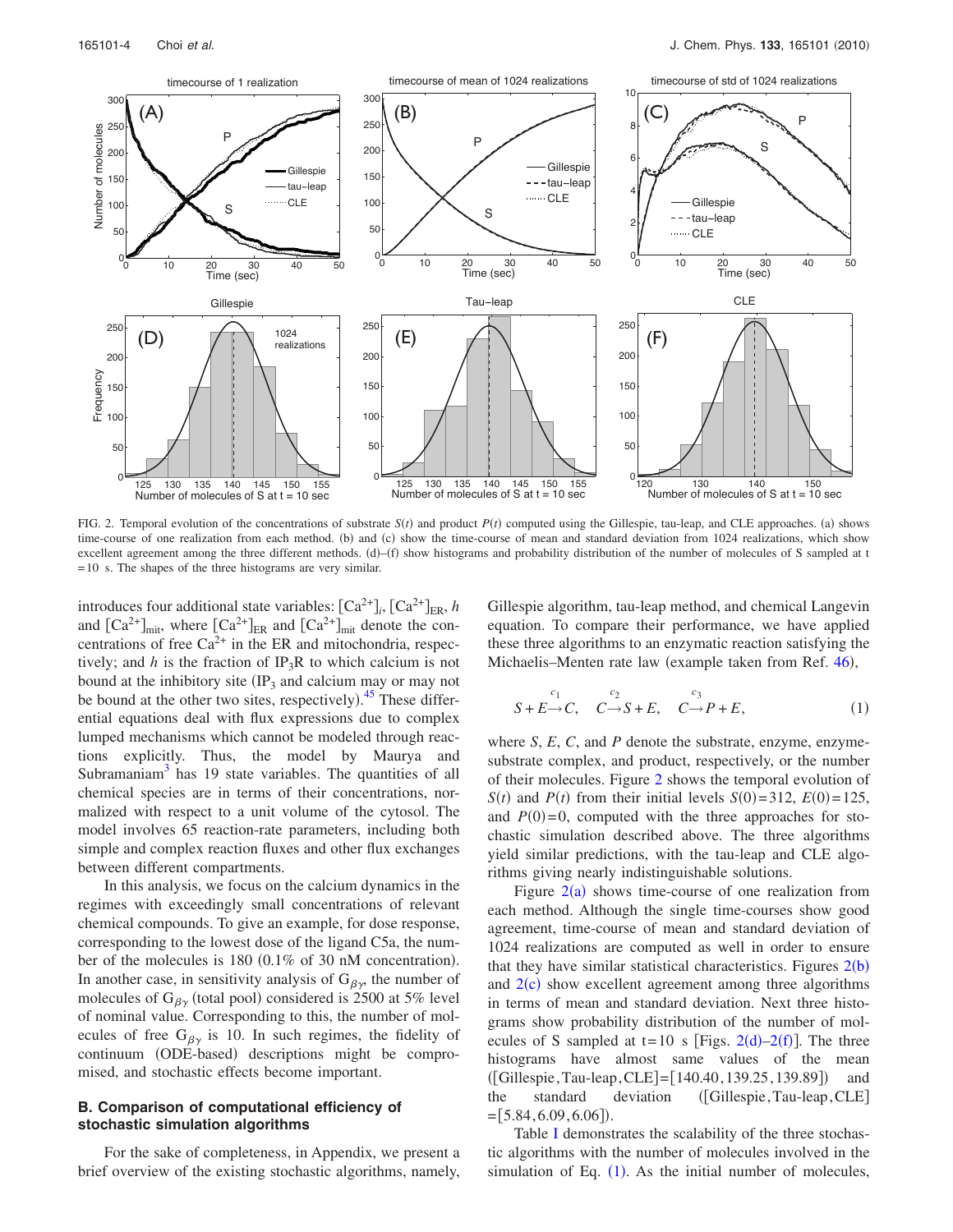<span id="page-4-0"></span>TABLE I. The run-time scalability of the Gillespie, tau-leap, and chemical Langevin equation algorithms as a function of the number of molecules.

|                     | Initial number of molecules  |                              |  |
|---------------------|------------------------------|------------------------------|--|
|                     | S: 312, E: 125               | S: 31 200, E: 12 500         |  |
| Method              | Computation time<br>(second) | Computation time<br>(second) |  |
| Gillespie algorithm | 0.892                        | 100.3                        |  |
| Tau-leap algorithm  | 0.235                        | 0.354                        |  |
| CLE.                | 0.003                        | 0.003                        |  |

 $S(0)$  and  $P(0)$ , increases 100-fold, the computation time of the Gillespie algorithm increases almost 100-fold, while the run times of the tau-leap and CLE algorithms remain practically unchanged. The run times reported represent MATLAB simulations carried out on a Windows based PC with 2.1 GHz Intel dual core processor and 2 GB RAM.

## **C. A multiscale hybrid approach**

While the use of the CLE is appealing due to its computational efficiency, its accuracy suffers as the number of molecules involved in the chemical reactions becomes small. Likewise, the Gillespie algorithm is attractive due to its accuracy but it becomes inefficient when the number of chemical reactions and/or molecules becomes large. This dichotomy calls for the use of a hybrid approach (described in Sec. III C 1 below) in which fast reactions are tackled with the CLE, and the Gillespie algorithm is employed to simulate slow reactions.

An additional complication in modeling the cytosolic calcium dynamics arises from the presence of fluxes in which reactions are either absent or modeled implicitly and, hence, are not readily amenable to the stochastic formulations described above. These fluxes are modeled deterministically via ODEs as described in Sec. III C 2, giving rise to a stochastic-deterministic hybrid approach. Besides, the rate expressions for some reactions are complex. These rate expressions are a combination (function) of one or more law of mass action kinetics, Michaelis–Menten kinetics or Hilldynamics-based terms. A stochastic treatment of such reactions in terms of propensity functions is described in Sec. III C 3. Our new multiscale hybrid approach accounts for all these three scenarios.

#### **1. Multiscale approach**

In many complex biochemical systems, including the cytosolic calcium dynamics, some reactions occur very frequently over short time-intervals, while others seldom occur. In deterministic ODE-based models, the Jacobian matrix, which is a function of both the reaction rate constants and the species concentrations, can be used to classify species as fast or slow. In particle-based stochastic simulations, the system proceeds through firing of reactions and hence the speed of both the reactions and species is important. To call a reaction "slow" or "fast," the knowledge of reaction rate constants alone is not sufficient. Indeed, a reaction with a large reaction rate constant cannot be classified as fast if they involve small numbers of reactant species. The approach presented below is, essentially, based on the work of Salis and Kaznessis<sup>12</sup> and Haseltine and Rawlings<sup>47</sup> (see also the contribution of Haseltine and Rawlings<sup>48</sup>).

Following Salis and Kaznessis[,12](#page-15-11) we classify a *j*th reaction as fast if the following two constraints on the propensity function  $[Eq. (A2)]$  $[Eq. (A2)]$  $[Eq. (A2)]$  and the number of molecules of each species involved in the reaction are simultaneously satisfied,

$$
a_j[\mathbf{X}(t)]\mathrm{d}t \ge \alpha, \quad 1 \le j \le M,\tag{2a}
$$

and

$$
X_i(t) > \beta |v_{j_i}|, \quad 1 \le i \le N,\tag{2b}
$$

where  $\nu_{j_i}$  are the components of the vector  $\nu_j$  [Eq. ([A3](#page-14-0))]. The coefficients  $\alpha$  > 1 and  $\beta$  serve to specify how many reactions occur and how many molecules exist within dt, respectively. Both  $\alpha$  and  $\beta$  can vary with a system's size. For the simulations reported in Sec. IV, the values of  $\alpha$  and  $\beta$  are based on trial and error. We tried the following combinations:  $(\alpha, \beta) = \{ (3000, 16000), (3000, 15000), (2000, 16000),$  $(4000, 16000)$ . Values of  $\beta$  less than 16 000 result in negative number of molecules of at least one component. Thus, values of  $\beta$  have a significant effect on classification of reactions as slow or fast. However, values of  $\alpha$  have weaker effect as revealed by little change in computation time. This is because the range of  $\alpha$  is wide so that these values are not critical in deciding fast or slow reactions. As a result, we found that  $\alpha = 3000$  and  $\beta = 16000$  provide good computational efficiency and maintain the positivity of the number of molecules.

Suppose that at a time *t* the system state is denoted as  $\mathbf{X}(t)$ , and the system consists of  $M_s$  slow and  $M_f$  fast reactions  $(M_s + M_f = M)$ :  $\mathcal{M} = \mathcal{M}_s \cup \mathcal{M}_f$ ,  $\overline{\mathcal{M}}_s = M_s$ , and  $\overline{\mathcal{M}}_f = M_f$ . Let the probability of the system state be denoted by  $P[\mathbf{X};t]$ . Then,  $P[X;t]$  can be rewritten as the joint probability  $P_{s,f}[\mathbf{X};t]$ , which is in turn expressed in terms of the conditional probability as  $P_{s,f}[\mathbf{X};t] = P_{s|f}[\mathbf{X};t]P_f[\mathbf{X};t]$ . This allows one to approximate the rate of change of  $P[\mathbf{X};t]$ ,<sup>[47](#page-15-43)</sup>

$$
\frac{\mathrm{d}P[\mathbf{X};t]}{\mathrm{d}t} = \frac{\mathrm{d}P_{s|f}[\mathbf{X},t]}{\mathrm{d}t}P_f[\mathbf{X};t] + \frac{\mathrm{d}P_f[\mathbf{X};t]}{\mathrm{d}t}P_{s|f}[\mathbf{X};t],\quad(3)
$$

with

<span id="page-4-1"></span>
$$
\frac{\mathrm{d}P[\mathbf{X};t]}{\mathrm{d}t} \approx \frac{\mathrm{d}P_f[\mathbf{X};t]}{\mathrm{d}t} P_{s|f}[\mathbf{X};t].
$$
\n(4)

This approximation is justified by the fact that, at the timescale of interest, slow reactions do not occur, and hence,  $P_{s}$ *f* $[X, t]$  does not change with time. So, its derivative is approximately zero.

The approximation in Eq.  $(4)$  $(4)$  $(4)$  provides a theoretical foundation $47$  for the following hybrid strategy.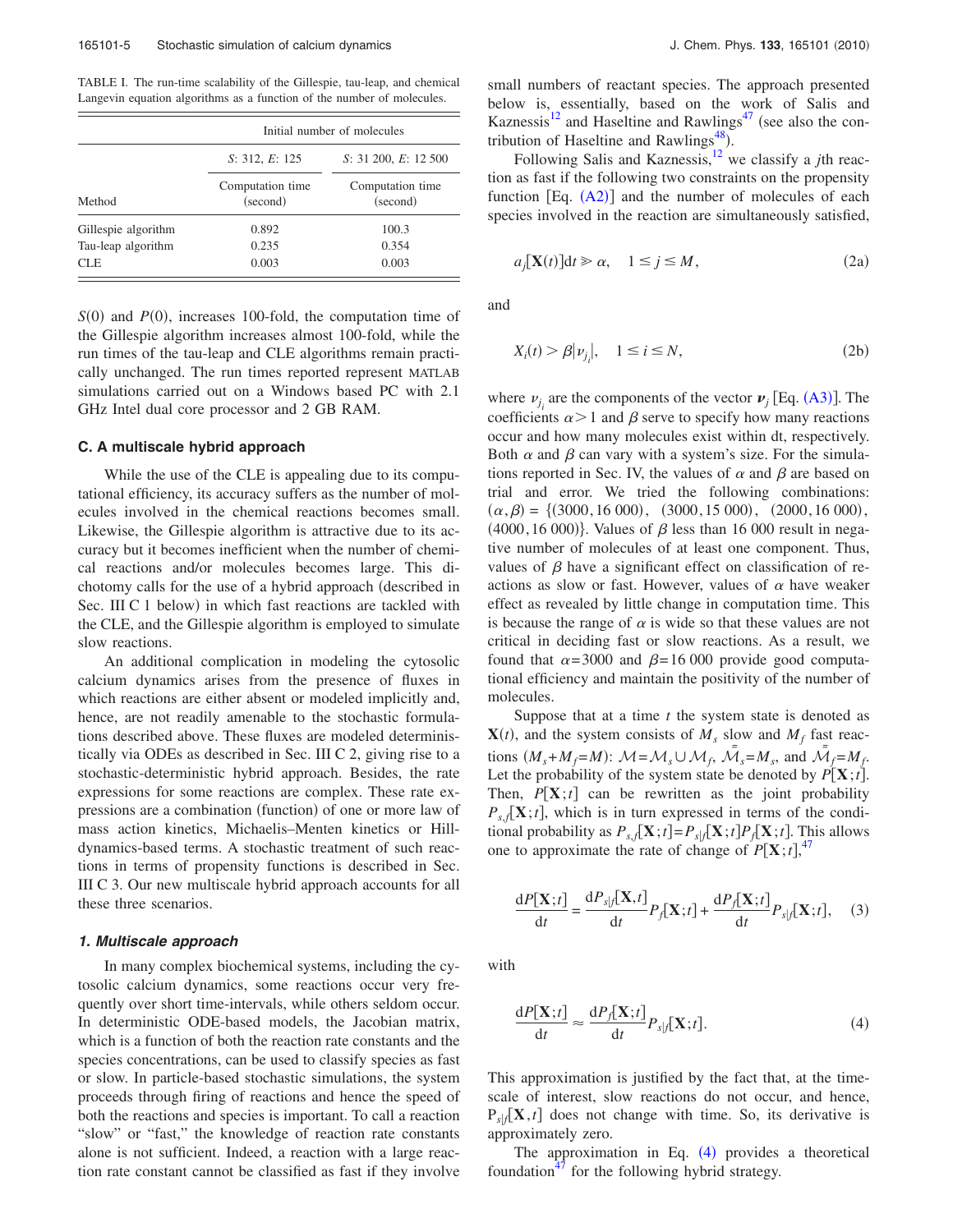<span id="page-5-0"></span>TABLE II. Criteria used to identify slow and fast reactions and corresponding numerical method. Columns 2 and 3 list the scale and simulation method in the scale (method) format.

|                                    | Reaction propensity            |                                      |
|------------------------------------|--------------------------------|--------------------------------------|
| # of molecules of species involved | High                           | Low                                  |
| Large<br>Small                     | Fast (CLE)<br>Slow (Gillespie) | Slow (Gillespie)<br>Slow (Gillespie) |

- Use the CLE to model fast reactions for which  $a_i\tau$  $(j \in \mathcal{M}_f)$  are large and the number of molecules of all the reactants is large to warrant the continuum approximation (see Appendix, Sec. 3).
- Employ the Gillespie algorithm to describe the remaining slow reactions. For the slow reactions, instead of Gillespie algorithm one can use the Gibson and Bruck's next reaction method $49$  as the latter is about five times faster for the same level of accuracy.

These criteria for classifying reactions as slow or fast, and the corresponding numerical methods to be used to model each reaction, are summarized in Table [II.](#page-5-0)

#### **2. Deterministic modeling of nonreaction fluxes**

Previously, Vasudeva and Bhalla<sup>50</sup> have used an adaptive approach to select between deterministic and stochastic approaches depending on the number of molecules involved.<sup>5</sup> However, in the present work, the need to use deterministic equations arises when one or more of the fluxes involved in the corresponding ODEs cannot be modeled as reactions. This does not depend on the number of molecules. Examples of such fluxes include complex interorganelle transport of molecules such as, in our model, movement of  $Ca^{2+}$  from endoplasmic reticulum to the cytosol through  $IP_3R$  channels  $[J<sub>ch</sub>$  in Eq. ([5](#page-5-1))]. One can argue that this particular flux could be modeled using the 12 reversible reactions proposed by DeYoung and Keizer<sup>52</sup> and later simplified by Li and Rinzel.<sup>45</sup> However, in some cases the detailed mechanisms are not known and flux approximation is the only option.

The calcium dynamics model<sup>3</sup> includes four coupled ODEs for the state variables  $\left[\text{Ca}^{2+}\right]_{\text{ER}}$ ,  $\left[\text{Ca}^{2+}\right]_{i}$ , *h*, and  $[Ca<sup>2+</sup>]_{mit}$ , which contain fluxes whose underlying mechanisms involve many reactions that are not modeled explicitly. These processes are treated deterministically in our algorithms. Consider, for example, the rate of change of  $\lceil Ca^{2+} \rceil_{\text{ER}}$ (the other three ODEs can be found here<sup>3</sup> and are provided in the supporting material $^{53}$ ),

<span id="page-5-1"></span>
$$
\frac{\mathrm{d}[\mathrm{Ca}^{2+}]_{\mathrm{ER}}}{\mathrm{d}t} = \frac{\beta_{\mathrm{ER}}}{\rho_{\mathrm{ER}}} (J_{\mathrm{SERCA}} - J_{\mathrm{ch}} - J_{\mathrm{ER, leak}}). \tag{5}
$$

In Eq.  $(5)$  $(5)$  $(5)$ , the rapid binding of calcium to buffer proteins is modeled implicitly through  $\beta_{ER}$ , the ratio of free calcium to total (free and bound) calcium in the ER; and the use of  $\rho_{ER}$ , the volumetric ratio of the ER and the cytosol, obviates the need to specify the ER volume explicitly. The calcium fluxes through the SERCA pump back to the ER,  $J_{\text{SERCA}}$ , through the IP<sub>3</sub>R channel from the ER to the cytosol,  $J_{ch}$ , and due to the calcium leakage from the ER,  $J_{ER, \text{leak}}$ , are prescribed as nonlinear functions of the state variables  $\left[Ca^{2+}\right]_{ER}$ ,  $\left[Ca^{2+}\right]_i$ , *h*, and  $\left[Ca^{2+}\right]_{\text{mit}}$ .

The complexity of the fluxes of the state variables  $\left[\text{Ca}^{2+}\right]_{\text{ER}}$ ,  $\left[\text{Ca}^{2+}\right]_{i}$ , *h*, and  $\left[\text{Ca}^{2+}\right]_{\text{mit}}$  complicates their modeling with the stochastic simulation algorithms described above. For example, the expression for  $J_{ch}$  is given by

$$
J_{\text{ch}} = v_{\text{max,ch}} \times \left( \left[ \frac{[\text{IP}_3]}{[\text{IP}_3] + K_{\text{IP3}}} \right] \times \left[ \frac{[\text{Ca}^{2+}]_i}{[\text{Ca}^{2+}]_i + K_{\text{act}}} \right] \times h \right)^3
$$

$$
\times ([\text{Ca}^{2+}]_{\text{ER}} - [\text{Ca}^{2+}]_i). \tag{6}
$$

So, in our hybrid approach, the corresponding four ODEs are integrated via a first-order Euler scheme after all other quantities are updated using the multiscale stochastic method described in Sec. III C 1. The coupling of continuum (ODEbased) and stochastic (particle-based) descriptions requires relating the concentrations to numbers of molecules. For the cytosolic calcium dynamics in RAW 264.7 cells considered in this study, we use a cytosolic volume *V*= 10 pL or a cell diameter of 27  $\mu$ m. Then the concentrations, e.g., the concentration of ligand,  $[L] = 30 \text{ nM}$ , can be related to the numbers of molecules, as follows:

30 nM = 
$$
30 \times 10^{-9} \times \frac{6.022 \times 10^{23}}{L}
$$
  
  $\times 10^{-11}$  L = 180 660 molecules. (7)

#### **3. Reactions with complex rate expressions**

Some explicitly modeled reactions have complex rate laws which are actually functions of Michaelis–Menten (MM) or Hill dynamics-based complex rate expressions.

We studied four methods for stochastic simulation presented in the literature to perform coarse-graining and handling complex rate laws for a single reaction and coupled reactions with Michaelis–Menten kinetics. The first such contribution is the quasi-steady-state approximation (QSSA) approach of Rao and Arkin.<sup>8</sup> Mastny *et al.*<sup>[54](#page-15-50)</sup> have carried out in-depth analysis of using QSSA under different conditions through the use of singular perturbation analysis. More recently, Barik *et al.*[13](#page-15-12) have extended the QSSA by analyzing the conditions under which the standard QSSA might fail. They have utilized the total QSSA (TQSSA) and have shown that under certain conditions the method of Rao and Arkin<sup>8</sup> fails. They have applied the TQSSA approach to a single Michaelis–Menten mechanism, the Goldbeter–Koshland (GK) ultrasensitive switch system involving two coupled Michaelis–Menten mechanisms, and a bistable system composed of two GK switches. The approach requires solving quadratic equations to solve for the propensity of slow reactions for use with the standard Gillespie algorithm. For these cases, the results are outstanding in that the mean temporal responses obtained from the TQSSA and the standard Gillespie algorithm are indistinguishable. The work of Gillespie *et al.*<sup>[18](#page-15-17)</sup> deals with a detailed analysis of the issues in simplification of Michaelis–Menten formulation into a single-step reaction in stochastic simulation.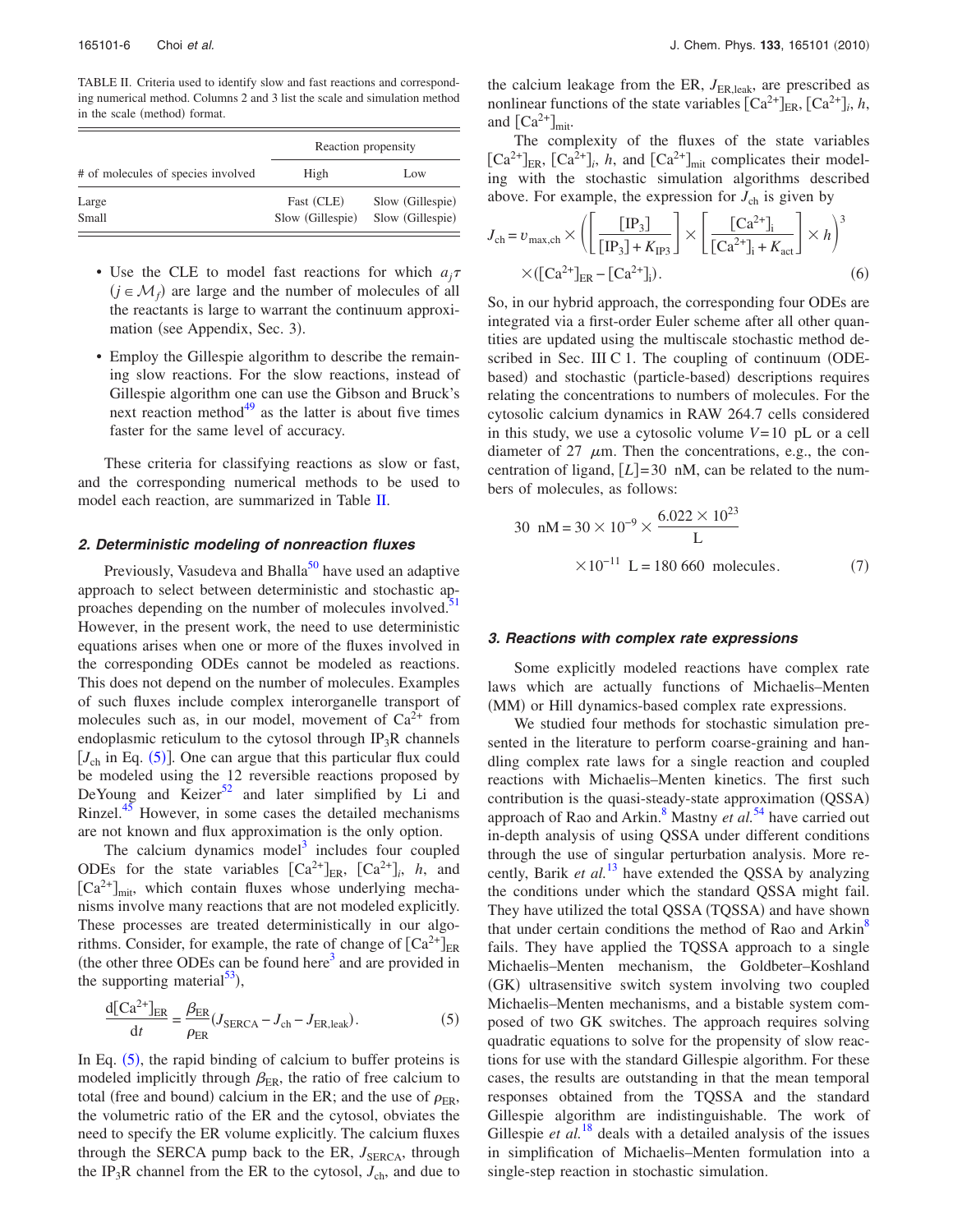All these are successful approaches in handling systems with one or a few reactions. However, these approaches have not been applied to more complex systems involving many reactions (say, about 20 or more) with both simple and complex rate laws. In our case, some of the rate laws are significantly more complex than the examples presented in these contributions. Also, in our case, the corresponding mechanisms are highly lumped representations of the underlying detailed mechanisms. If one were to consider the detailed mechanisms, the parameters would be unknown, making the simulations infeasible.

To handle such rate laws, here we provide an example of the calculation of the propensity functions  $[Eq. (A2)]$  $[Eq. (A2)]$  $[Eq. (A2)]$  for such reactions; other reactions are treated similarly in the supporting material (Table S2).<sup>[53](#page-15-49)</sup>

We consider the forward component of the lumped-enzymatic reaction 3 in box [1](#page-1-0) of Fig.  $1(b)$  (reaction 5 in Table S1 of supporting material),  $53$ 

<span id="page-6-0"></span>
$$
[GRK; Cai]LRkf,3_{\rightarrow}LRp,
$$
 (8)

which is facilitated by the presence of enzymes GRK and  $Ca<sub>i</sub>$ . The corresponding flux can be written as<sup>3</sup> (see also Tables S1 and S2 in supporting material) $^{53}$  $^{53}$  $^{53}$ 

$$
v_5 = k_{f,3} [\text{LR}][\text{GRK}] M M_f (K_{m, Ca,3}, [\text{Ca}^{2+}]) \,, \tag{9}
$$

where  $k_{f,3}$  is second-order rate constant,  $K_{m,Ca_i,3}$  is the Michaelis parameter, and  $MM_f(K_m, x) = x/(K_m + x)$  is the MM rate expression. Recognizing that LR acts as a reactant and recalling Eq.  $(A2)$  $(A2)$  $(A2)$ , we compute the propensity function  $a_5$ for reaction of Eq.  $(8)$  $(8)$  $(8)$  by first determining the number of possible combinations of reactant molecules in the reac-tion of Eq. ([8](#page-6-0)) as  $h_5=[LR]N_A V$  and the corresponding specific probability rate constant as  $c_5$  $=k_{f,3} [GRK] MM_f(K_{m,Ca_i,3}, [Ca^{2+}])$ . Hence, the propensity function  $a_5 = c_5 h_5$  is given by

<span id="page-6-1"></span>
$$
a_5 = v_5 N_A V. \tag{10}
$$

Another example is given in Sec. 1.3 of supporting material. Analysis similar to that leading to Eq.  $(10)$  $(10)$  $(10)$  and Eq.  $(S12)$  of supporting material suggests the following relationship between the propensity function and the macroscopic flux of a *j*th reaction with a complex rate expression:

$$
a_j = v_j N_A V. \tag{11}
$$

The stepwise procedure for numerical implementation of the entire multiscale hybrid stochastic simulation is presented in the supporting material. $53$ 

# **D. Application to cytosolic calcium dynamics in RAW cells**

This multiscale hybrid approach was applied to the cytosolic calcium dynamics with parameter values and initial conditions taken from Maurya and Subramaniam.<sup>3</sup> The system consists of 28 irreversible reactions and 26 species [Table S[1](#page-3-1) and Eq.  $(1)$  in Supporting Material<sup>53</sup>], which are represented by the state vector,

$$
\mathbf{X} = [\mathbf{L}, \mathbf{R}, \mathbf{LR}, \mathbf{G}_{\beta\gamma}, \mathbf{GRK}, \mathbf{GRK}, \mathbf{G}_{\beta\gamma}, \mathbf{Ca}_i^{2+}, \mathbf{LR}_p, \mathbf{R}_p, \mathbf{LR}_i, \mathbf{ARR},
$$
  
\n
$$
\mathbf{R}_{p,i}, \mathbf{R}_{pool}, \mathbf{G}_i \mathbf{D}, \mathbf{T}, \mathbf{G}_{\alpha,i} \mathbf{T}, \mathbf{G}_{\alpha,i} \mathbf{D}, \mathbf{A}, \mathbf{PIP}_2, \mathbf{IP}_3, \mathbf{PLC}_{\beta}, \mathbf{IP}_{3,p}
$$
  
\n
$$
\mathbf{X}_{\text{PIP2,gen}}, \mathbf{CaM}, \mathbf{Ca2}.\mathbf{CaM}, \mathbf{Ca2}.\mathbf{CaM}, \mathbf{GRK}]^T.
$$
 (12)

The multiscale hybrid algorithm is needed because the numbers of molecules of some of these species are close to 0 while others have above  $10^6$  molecules (Table S3 in supporting material<sup>53</sup>) and because the propensity functions  $a_j(\mathbf{X})$  (*j*=1,...,28) vary from 0 to over 10<sup>4</sup>.

Before the ligand is added, the system is simulated for 1000 s so that the system reaches a steady state. At time *t* = 1000 s, ligand C5a is applied to cells and binds to its receptor (C5aR), which leads to the increase in  $IP_3$  levels. The simulation consists of two phases: before adding ligand and after adding ligand. At  $t=0$ , the species R,  $G_{\beta\gamma}$ , GRK,  $Ca_i^{2+}$ ,  $R_{pool}$ , T,  $G_{\alpha,i}D$ , A,  $PIP_2$ ,  $PLC_{\beta}$ ,  $X_{PIP2,geq}$ , and CaM are present (Table S3 in supporting material<sup>53</sup>). Other species have zero molecules.

At the first time step,  $\tau = 8.0361 \times 10^{-7}$  s. Reactions 14, [1](#page-1-0)7, 18, and 21 in Fig.  $1(b)$  are considered to be fast, while the remaining reactions are taken to be slow (see approximation 2b). The second time step is calculated based on the reaction rates, number of molecules obtained from first time step, etc.

All simulations reported in Sec. IV were carried out on the linux-based Triton Cluster at San Diego Supercomputer Center (SDSC), with parallelization accomplished by using Microsoft's STAR-P program. The number of processors used varied between 8 and 256 depending on the number of realizations generated. On an average, the simulation time for each realization was 15 h. The total single-processor equivalent of simulation time for all the results is about 50 000 h.

# **IV. RESULTS**

Comparison of response of  $[Ca^{2+}]\text{ }$  from stochastic and deterministic simulation is presented in Sec. II A and Fig. S1 of Supporting material. Comparison of results from stochastic simulation and single-cell calcium measurements by the Alliance for Cellular Signaling are presented in Sec. II B and Fig. S2 of Supporting material. As evident from Fig. S1F, in the limit of large number of molecules of reacting species, stochastic and deterministic simulations yield nearly identical results. Below, we compare other features of the response as predicted by stochastic versus deterministic simulation.

## **A. Dose response**

Dose response, which is a measure of efficacy of a ligand, $3$  is presented in Fig. [3.](#page-7-0) Rather than relying on commonly used saturating dose levels to generate dose-response curves, we choose only sub-basal (very low) doses. This enables us to identify differences between the dose responses of  $[Ca^{2+}]$ <sub>*i*</sub> predicted by deterministic and stochastic simulations, respectively. Figure  $3(a)$  $3(a)$  demonstrates the temporal evolution of the dose responses of  $[Ca^{2+}]$ <sub>*i*</sub> to the basal dose of  $[C5a] = 30 \text{ nM}$  and its 0.1%, 1%, 10%, and 50% fractions. The peak-height of cytosolic  $Ca^{2+}$  increases with the dose of ligand, a finding that is made explicit in Fig.  $3(c)$  $3(c)$ .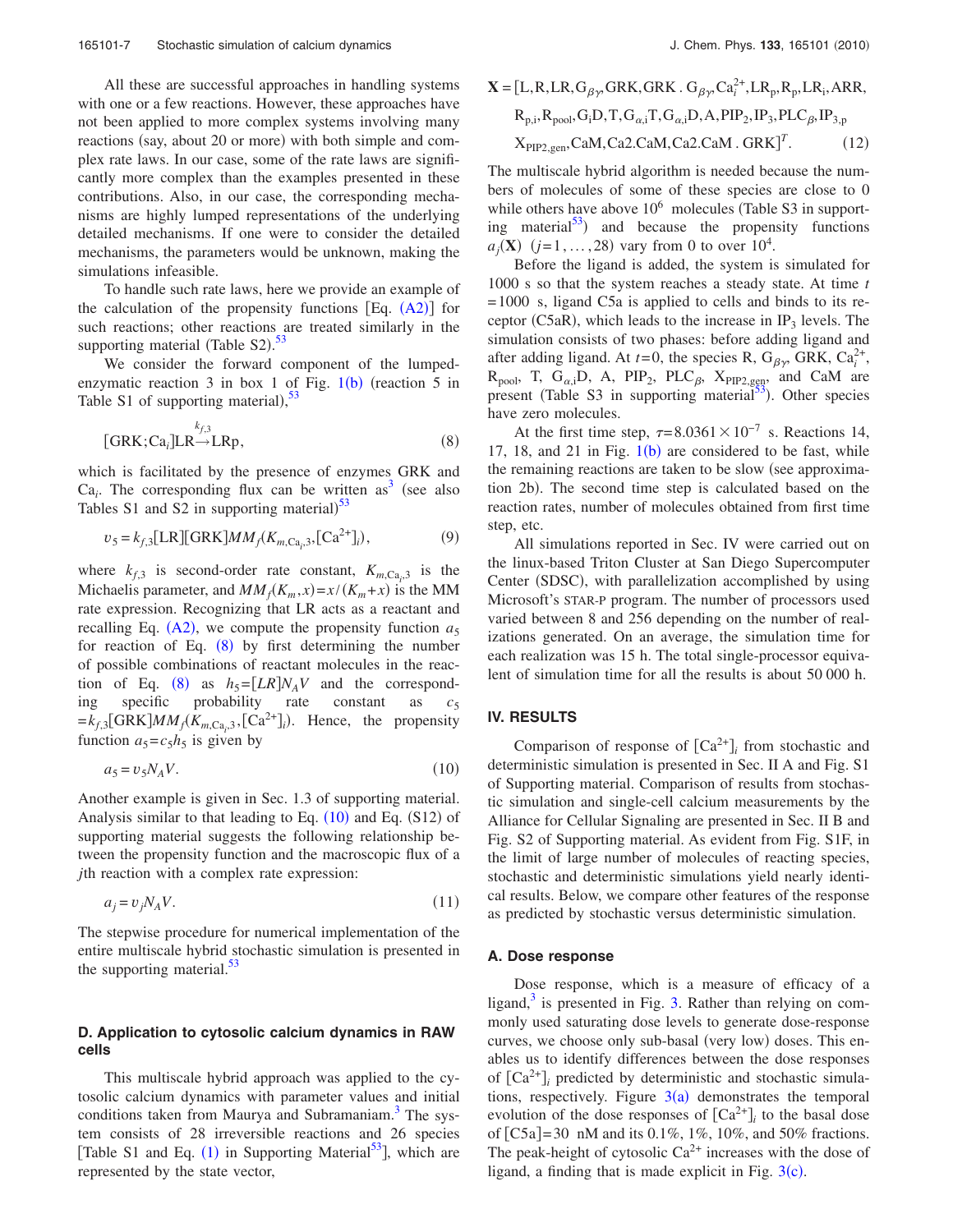<span id="page-7-0"></span>

FIG. 3. Dose response. (a) Comparison between ensemble average of 16 realizations and deterministic simulation. For better contrast, the time-course from deterministic simulation is shifted by 100 s. (b) Comparison between ensemble average and individual realizations in stochastic simulation for 0.1% (of 30 nM) strength of the ligand C5a. (c) Comparison of the dose response (peak-heights): The difference is quite small as compared to the scale of peak-height. !d" At lower doses, the NRD is larger indicating the stochastic effects. The NRD decreases with increasing dose as the number of the molecules of C5a becomes several hundreds or more.

The stochasticity effects and differences in  $[Ca^{2+}]$ <sub>*i*</sub> responses obtained from the deterministic and stochastic simulations are explored in Figs.  $3(b)$  $3(b)$  and  $3(c)$ . Note that in Fig.  $3(a)$  $3(a)$  the dose responses computed with the two approaches are nearly identical, with the deterministic predictions shifted to the right by 100 s to improve visibility. Figure  $3(b)$  $3(b)$  demonstrates the importance of stochasticity (randomness) for small numbers of ligand molecules (e.g.,  $0.1\%$  C5a), when the peak-height varies substantially between realizations. Although the ensemble mean of the peak-height of  $[Ca^{2+}]$ <sub>*i*</sub> response from these realizations visually overlaps with that from deterministic prediction, quantitatively, they are different as expressed through "normalized response difference (NRD)" in Fig.  $3(c)$  $3(c)$ .

As the number of molecules becomes very small, the concept of "concentration" loses its rigor and deterministic simulations can be expected to introduce modeling errors. This effect is elucidated in Fig.  $3(d)$  $3(d)$ , where the relative error or (NRD)  $(\mathcal{E})$  between the deterministic and stochastic solutions of  $[Ca^{2+}]_i$  response is shown.  $\mathcal E$  is computed as

<span id="page-7-1"></span>
$$
\mathcal{E} = \frac{|\text{deterministic – ensemble avg}|}{\text{max(deterministic, ensemble avg)}} \times 100\%.
$$
 (13)

Figure  $3(d)$  $3(d)$  shows that  $\mathcal E$  decreases as the dose of C5a increases, indicating the diminishing effects of randomness (stochasticity). The NRD varies from  $\mathcal{E} = 7\%$  at the 0.1% dose to almost zero at the full dose of 30 nM. These results demonstrate that at lower doses, stochastic simulations are needed and that the ensemble average of multiple realizations provides a more accurate prediction of the system behavior then does the deterministic output. Further analysis of this phenomenon is presented below.

# **B. Convergence of stochastic simulations at low doses**

Figures  $4(a) - 4(d)$  $4(a) - 4(d)$  show the histograms of the peak-value of calcium response,  $[Ca^{2+}]_i$ , due to the 0.1% dose of C5a. The histograms in Figs.  $4(a) - 4(d)$  $4(a) - 4(d)$  represent, respectively, 16, 64, 256, and 512 realizations of the stochastic hybrid algorithm, using 20 bins in each case. The vertical dotted line in each panel corresponds to the mean computed from the corresponding number of realizations, and the solid curves are the Gaussian distributions whose mean and variance are computed from the same realizations. Although the central limit theorem applies to the distribution of the mean of a random variable instead of the distribution of the random variable itself, it is interesting to note that the shape of the computed distributions approaches the Gaussian distribution as the number of realizations increases from 16 in Figs.  $4(a)$  $4(a)$ to  $512$  in Figs.  $4(d)$  $4(d)$ .

To find out if the central limit theorem is applicable to the peak-value of  $[Ca^{2+}]$ <sub>*i*</sub> response, the mean of 4, 8, 16, or 32 realizations was computed. This was repeated in each case to generate 1024 such mean values. The histogram of the mean values is shown in Figs.  $4(e) - 4(h)$  $4(e) - 4(h)$ . All the four histograms are similar to a Gaussian distribution and the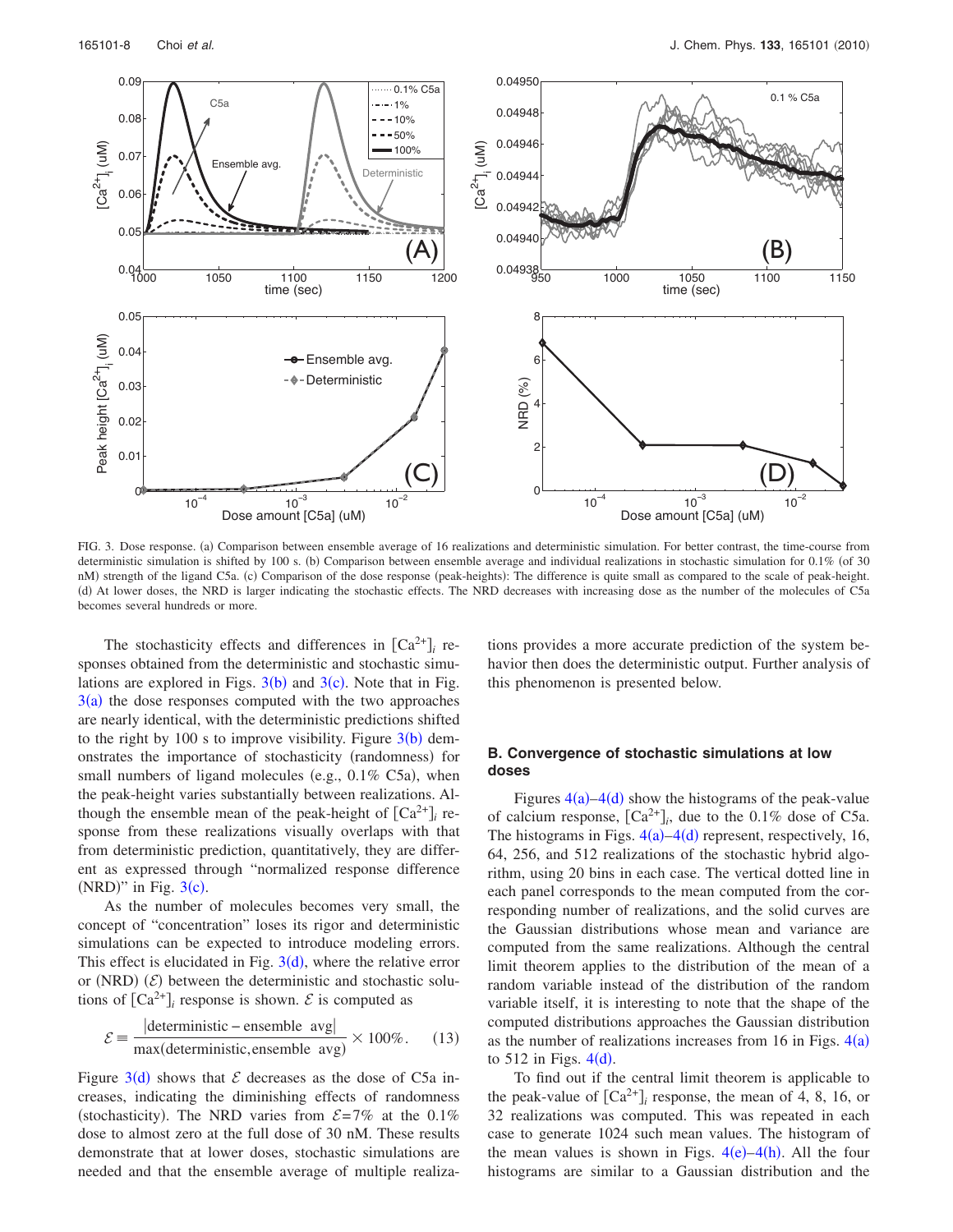<span id="page-8-0"></span>

FIG. 4. Revelation of stochastic effects at low doses. (a)–(d) Distributions of peak-height for the 0.1% dose of C5a computed from 16, 64, 256, and 512 realizations, respectively. The dotted vertical line represents the mean value and the solid curves denote theoretical Gaussian distributions. As the number of realizations increases, the shape of the histogram approaches a Gaussian distribution.  $(e)$ –(h) The mean of 4, 8, 16, or 32 realizations was computed and 1024 such mean values were generated. All the four histograms are similar to a Gaussian distribution and the standard deviation from these distributions indeed decreased proportional to  $1/\sqrt{N_r}$ ,  $N_r$  being the number of realizations used to compute the mean. (i) The standard deviation computed from 16 realizations for several doses. Contrary to the expectation, higher doses result in larger absolute standard deviations. (j) The normalized standard deviation decreases as the dose is increased, signifying the effect of randomness at lower doses.

standard deviation from these distributions indeed decreased proportional to  $1/\sqrt{N_r}$ ,  $N_r$  being the number of realizations used to compute the mean.

# **C. Random variability of the** †**Ca2+**‡**<sup>i</sup> response at low doses**

The number of molecules of C5a at 0.1% dose is about 180. The number of molecules of cytosolic  $Ca^{2+}$  is of the order of 300 000. The number of molecules of free  $G_{\beta\gamma}$  is about 10 000 and that of the phosphorylated receptor still bound to the ligand  $(LR_p)$  is about 60. Figure  $4(i)$  $4(i)$  shows how standard deviation  $(\sigma)$  of the  $\lceil Ca^{2+} \rceil$  response varies across 16 realizations. Figure  $4(j)$  $4(j)$  shows the variation of the normalized standard deviation  $\tilde{\sigma}$ , defined as:  $\tilde{\sigma} = \sigma/H$ , where *H*=*h*−*b* is the difference between the basal level of calcium response *b* and the peak level *h*. It is clear from Fig.  $4(i)$  $4(i)$  that the normalized standard deviation  $\tilde{\sigma}$  increases as the C5a dose decreases, indicating the increasing importance of randomness (stochasticity). This is because as the C5a dose (the number of C5a molecules) decreases, fewer C5a molecules participate in chemical collisions and hence the enhanced relative importance of stochasticity. One implication of this is that more stochastic realizations are needed to accurately estimate the mean response or the variability in response. From an experimental view point, a larger population of cells is needed to get a stable readout for mean calcium response.

# **D. Sensitivity analysis**

In this study we have focused on the perturbations in the initial pool of certain species. Quantification of parametric uncertainty in the reaction rate constants used in the Gillespie and other algorithms described above can be carried out following the procedure described by Srinivasan *et al.*[55](#page-15-51) A similar analysis could be performed with respect to perturbations in the rate parameters while keeping the C5a dose and the initial pool of all species at their nominal levels. Since the number of molecules is sufficiently large under these conditions, the results of sensitivity analysis using stochastic simulation are similar to those obtained using deterministic simulation. As an example, results of sensitivity analysis of  $[Ca^{2+}]$  response for changes in  $k_1$  are shown in Fig. S3 in the supporting material.<sup>53</sup>

The sensitivity of  $[Ca^{2+}]$ <sub>*i*</sub> response to variations in IC:  $[G_{\beta\gamma}]$  is shown in Fig. [5](#page-9-0) and for IC:  $[R]$  and IC:  $[G_{\alpha,i}D]$  is shown in Fig. S4 (supporting material). In this discussion, IC refers to initial condition, which is generally also the total pool of protein/species being considered. These concentrations were changed, one at a time, by factors of  $10^{-3}$ ,  $10^{-2}$ ,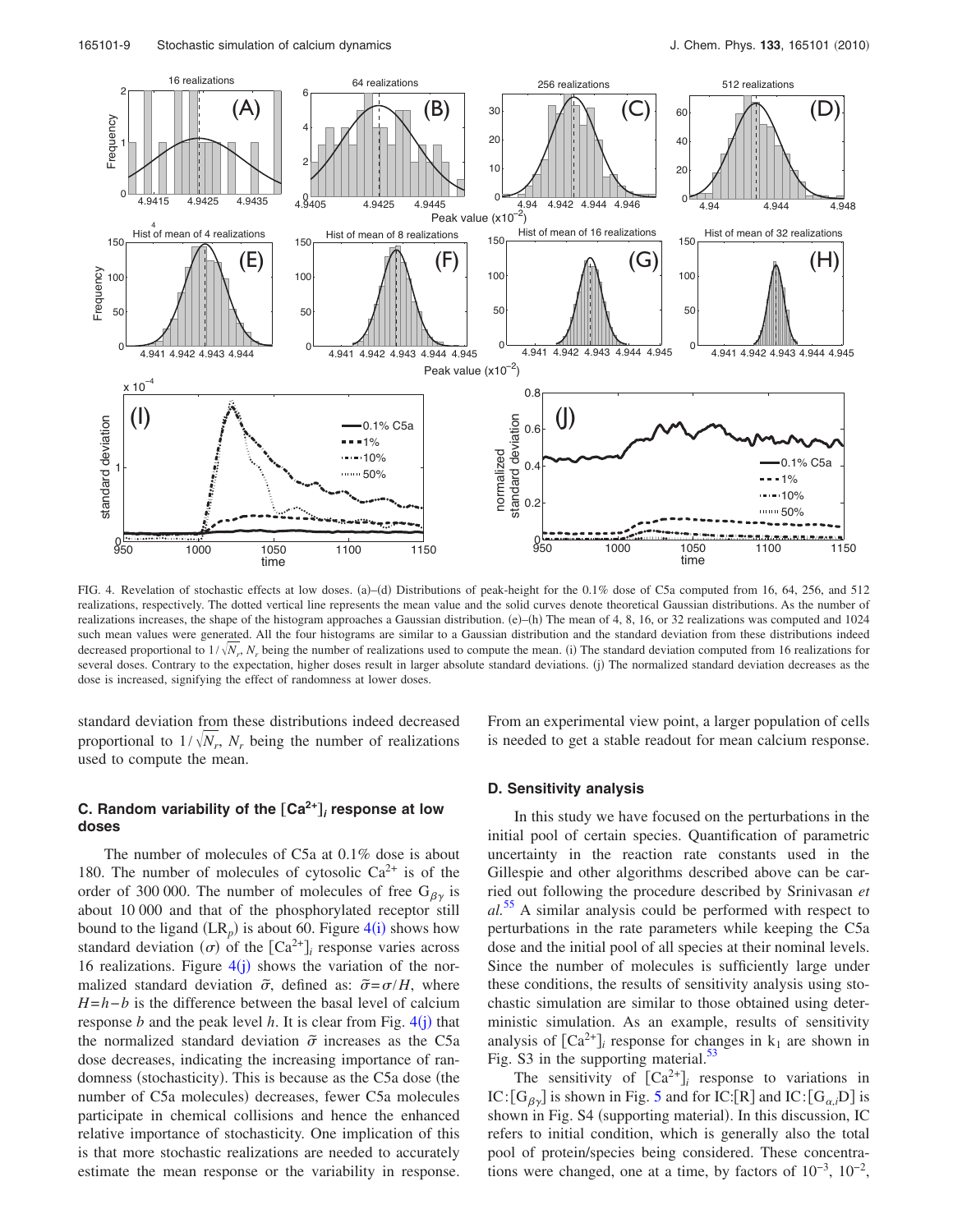<span id="page-9-0"></span>

FIG. 5. Sensitivity analysis. (a)–(c) *Response of*  $[Ca^{2+}]$  *to changes in* IC: $[G_{\beta\gamma}]$ . The decrease in the peak-height due to decrease in IC: $[G_{\beta\gamma}]$  is much more pronounced than that caused by the same decrease of IC:[R]. (c) NRD  $\mathcal{E}$  is extremely high at very low IC:[G<sub>βy</sub>], suggesting significant stochastic effects at low numbers of molecules of  $[G_{\beta\gamma}]$ . (b) and (c) also show the effect of using different numbers of realizations for computing the mean. Such differences are small (see text) indicating that 16 realizations are sufficient for computing the mean.

0.05, 0.1, 0,2, 0.5, and 0.75 of their respective base values. For each concentration change, a new basal level (steady state) was computed by allowing the system to evolve for 1000 s before ligand addition, at which time 30 nM of C5a ligand was applied. Note that 10% of a base value means a 90% knockdown of the species/gene in question. Shift of basal level before ligand addition and the peak-height from basal level are the main focus of this sensitivity analysis.

Figures  $5(a)$  $5(a)$ [–5](#page-9-0)(c) provide an analysis of the  $\left[Ca^{2+}\right]_i$  response to changing doses of IC:  $[G_{\beta\gamma}]$ , which varies from its base value to the 1/20, 1/5, 1/2, and 3/4 fractions thereof. The number of molecules involved at 1/20 level of IC:  $[G_{\beta\gamma}]$ is:  $G_{\alpha,i}$ D: 46 000,  $G_{\alpha,i}$ T: 5100, free  $G_{\beta\gamma}$ : 16, GRK. $G_{\beta\gamma}$ : 10, LR<sub>p</sub>, 1400, R<sub>p</sub>, 15, IP<sub>3</sub>: 260 000, and free cytosolic Ca<sup>2+</sup>: 290 000. Figures  $5(b)$  $5(b)$  and  $5(c)$  reveal that the  $[Ca^{2+}]\mathbf{r}$  response is very sensitive to the changes in IC:  $[G_{\beta\gamma}]$ . Its peakheight decreases by 90% as IC:  $[G_{\beta\gamma}]$  is reduced by 50% and becomes negligible when  $[G_{\beta\gamma}]$  drops below 20% of its base value  $[\text{Fig. 5(b)}]$  $[\text{Fig. 5(b)}]$  $[\text{Fig. 5(b)}]$ . The relative error between the  $[\text{Ca}^{2+}]$ <sub>*i*</sub> responses predicted by deterministic and stochastic simulations,  $\mathcal{E}$  [Fig. [5](#page-9-0)(c)], becomes very large when the concentration  $[G_{\beta\gamma}]$  drops below 20% of its base value, indicating the importance of randomness, which is caused by small numbers of molecules of  $G_{\beta\gamma}$ .

We have also studied how the mean peak-height and NRD change when different numbers of realizations are used. Figure  $5(b)$  $5(b)$  shows the mean peak-height obtained from 8, 16, 32 realizations and deterministic simulation. The curves are almost indistinguishable. Difference for  $[5\%,$ 20%, 50%, 75%, 100%] of IC:  $[G_{\beta\gamma}]$  is [1.18 0.16 0.16 0.10  $0.10\%$ ; the largest difference being less than 1.2%. Essentially, 16 realizations are sufficient to compute the mean with good accuracy. So, 16 realizations are used in other simulations as well.

#### **E. Calcium response to protein knockdown**

Since the stochastic hybrid algorithm enables us to predict cytosolic calcium dynamics when only a few molecules of reacting species are present, we are in a position to explore the effects of proteins' knockdown on calcium re-sponse. Figures [6](#page-10-0) and [7](#page-10-1) show the  $[Ca^{2+}]$ <sub>*i*</sub> response to knockdown of proteins PLC $\beta$  and GRK, respectively. Figure [8](#page-11-0) shows the  $[Ca^{2+}]$  response to knockdown of protein GRK and perturbation of (knockdown of the protein related to)

*V*max,PM,IP3dep. To model a protein's knockdown, we first reduced its basal level, and then computed a new basal level (steady state) by evolving the system for 1000 s, at which time 30 nM of C5a ligand was applied.

Figures  $6(a)$  $6(a)$  and  $6(b)$  show the  $[Ca^{2+}]\prime$  response to the 50%, 80%, 90%, and 99% knockdown of PLC $\beta$  for 0.1% and  $10\%$  doses of IC: [R], respectively. The number of molecules involved at  $0.1\%$  dose of IC: [R] and 90% knockdown of PLC $\beta$  is total PLC $\beta$ : 3400, G<sub> $\alpha$ *<sub>i</sub>*</sub>D: 17 000, G<sub> $\alpha$ *<sub>i</sub>*T: 350,</sub> free G<sub> $\beta$ y</sub>: 14 000, GRK.G<sub> $\beta$ y</sub>: 3700, LR<sub>p</sub>, 225, R<sub>p</sub>, 2, IP<sub>3</sub>: 270 000, and free cytosolic Ca<sup>2+</sup>: 297 000. Figure  $6(c)$  $6(c)$  shows the variation of the  $\left[\text{Ca}^{2+}\right]_i$  peak-heights corresponding to different combinations of the PLC $\beta$  and IC: [R] levels. Both the peak-height and basal levels of  $[Ca^{2+}]$  decrease as the knockdown level of  $PLC\beta$  increases. The deterministic and stochastic simulations yield similar results with NRD less than 4% [Fig.  $6(d)$  $6(d)$ ]. This clearly suggests that it may not be necessary to carry out stochastic simulation to model knockdown of PLC $\beta$ . For experiments, the implication is that a relatively smaller population of cells may be sufficient to get a stable readout if other experimental factors can be controlled.

Figures [7](#page-10-1)(a) and 7(b) present the  $\lceil Ca^{2+} \rceil$  response to the 50%, 80%, 90%, and 99% knockdown of GRK for 0.1% and  $10\%$  doses of IC:  $[R]$ , respectively. The number of molecules involved at  $0.1\%$  dose of IC: [R] and 90% knockdown of GRK is free GRK: 1500, G<sub> $\alpha$ ,*i*</sub>D: 9200, G<sub> $\alpha$ ,*i*T: 400, free G<sub> $\beta$ *y*</sub>:</sub> 10 000, GRK. $G_{\beta y}$ : 400, LR<sub>p</sub>, 44, R<sub>p</sub>, 1, IP<sub>3</sub>: 400 000, and free cytosolic  $Ca^{2+}$ : 301 000. The largest peak-height occurs at lowest  $\lceil GRK \rceil$  and highest  $\lceil R \rceil$   $\lceil Fig. 7(c) \rceil$  $\lceil Fig. 7(c) \rceil$  $\lceil Fig. 7(c) \rceil$ , which is qualitatively opposite to the response due to the PLC $\beta$ . Figure  $7(d)$  $7(d)$  demonstrates that either deterministic or stochastic simulations can be used to investigate this behavior, with the maximum NRD  $\mathcal E$  of about 1.5%, which occurs at low  $[R]$ and is practically independent of the level of GRK.

Figure [8](#page-11-0) demonstrates the  $[Ca^{2+}]$ <sub>*i*</sub> response to various degrees of simultaneous knockdown of protein GRK and the protein related to *V*max,PM,IP3dep. Knockdown of GRK has a more pronounced effect on  $[Ca^{2+}]$ <sub>*i*</sub> response than does *V*max,PM,IP3dep. The relative importance of the two knockdowns does not change at different levels of KD. This suggests the robustness of the system response over a large range of perturbations.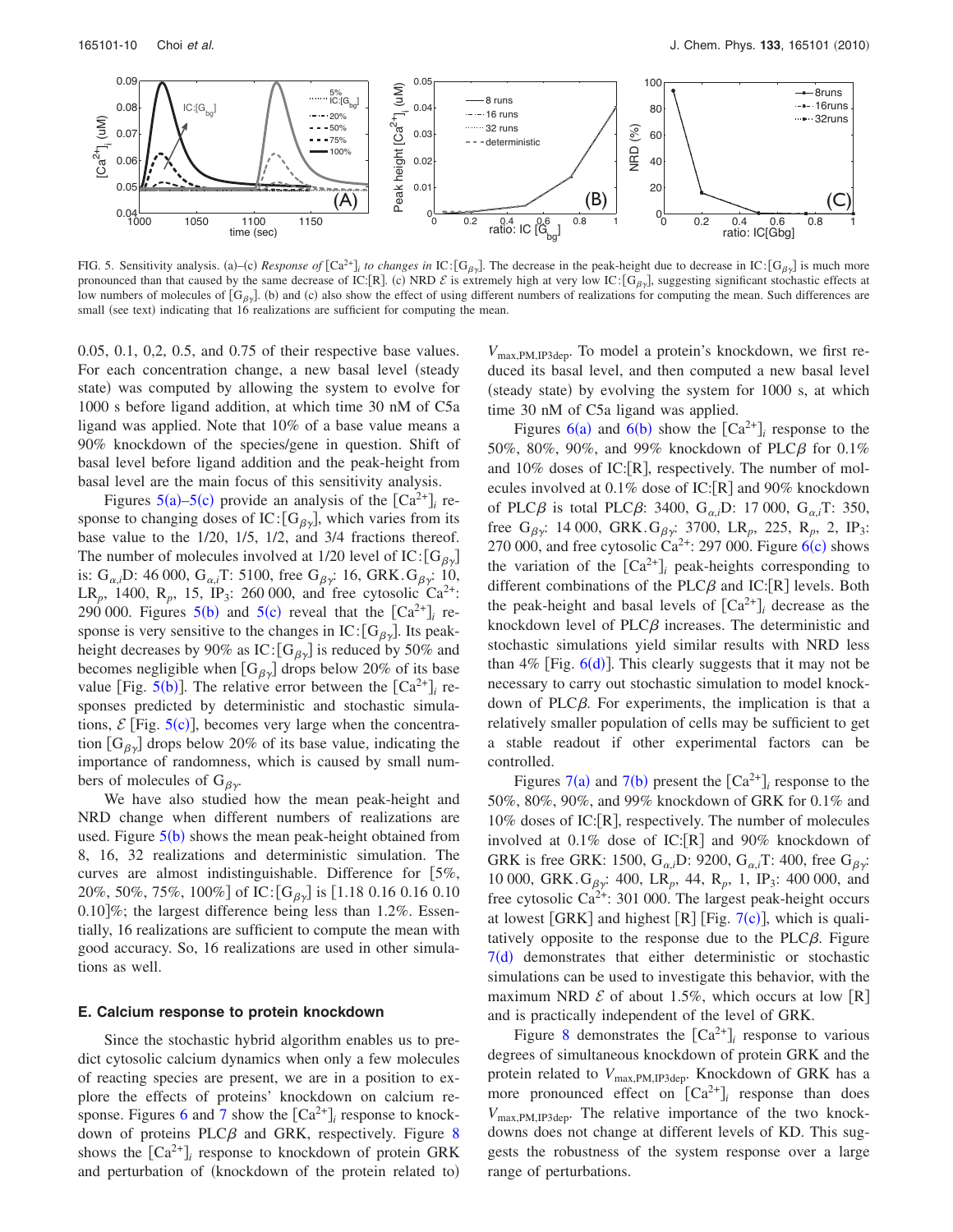<span id="page-10-0"></span>

FIG. 6. Knockdown response of PLC $\beta$ .  $[(a)-(b)]$  The  $[Ca^{2+}i]$  response to the 50%, 80%, 90%, and 99% knockdown of PLC $\beta$  for 0.1% and 10% levels of IC: [R], respectively. As the knockdown rate of PLC $\beta$  increases, both the basal level and peak-height of  $[Ca^{2+}]\prime$  decrease because the IP<sub>3</sub> production decreases due to decrease in PLC $\beta$ . (c) Peak-height of  $[Ca^{2+}j_i$  response corresponding to different combinations of the PLC $\beta$  and IC: $[R]$  levels. Peak-height increases with high amount of IC: [R] and [PLC $\beta$ ]. (d) NRD  $\mathcal E$  is insignificant and decreases as doses of R and PLC $\beta$  increase.

# **V. SUMMARY AND DISCUSSION**

In summary, we have integrated the existing techniques for multiscale stochastic simulation with deterministic simulation to deal with complex reaction systems and have applied it to studying calcium dynamics in macrophage cells. When the concentration of reactants is sufficiently large, the stochastic method yields time-course profiles identical to those obtained from a deterministic model (ensemble average of 16 or more realizations). However, at lower number of molecules of one or more species, measurable relative difference in  $[Ca^{2+}]$  responses predicted by the two approaches is obtained, especially for the case of  $G_{\beta\gamma}$ , thus suggesting the necessity of using stochastic simulation as opposed to deterministic simulation for studying system dynamics at subcellular levels. Dose response analysis revealed that while the NRD between  $[Ca^{2+}]$  responses predicted by deterministic

<span id="page-10-1"></span>

FIG. 7. Knockdown response of GRK.  $[(a)$  and  $(b)]$  The  $[Ca^{2+}j]$  response to the 50%, 80%, 90%, and 99% knockdown of GRK for 0.1% and 10% levels of IC: [R], respectively. (c) Peak-height of  $\lceil Ca^{2+} \rceil$ , response corresponding to different combinations of  $\lceil GRK \rceil$  and IC:  $\lceil R \rceil$  levels. (d) NRD  $\mathcal E$  is insignificant, reaching its maximum of about  $1.5\%$  at low IC: [R].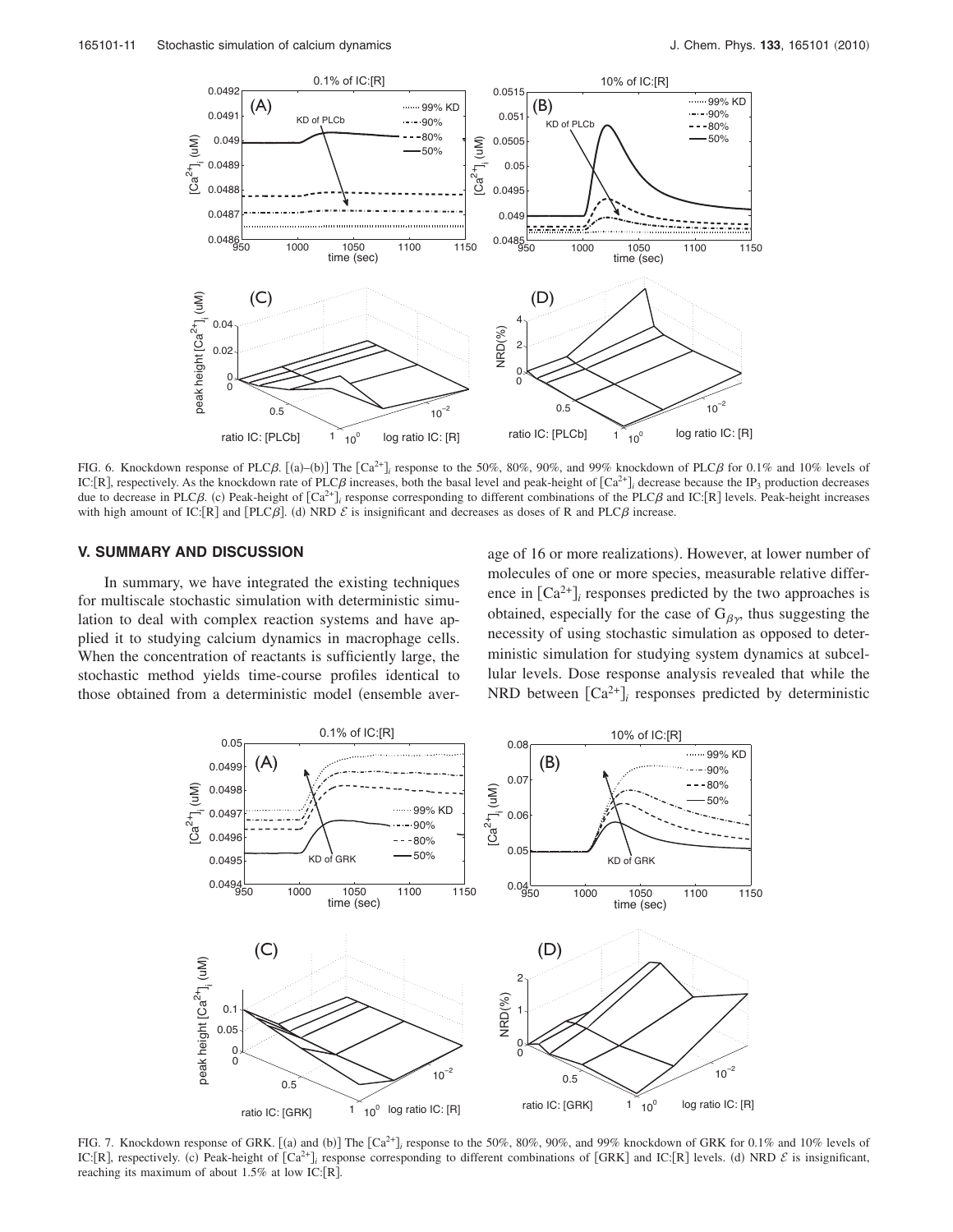<span id="page-11-0"></span>

FIG. 8. The  $\left[\text{Ca}^{2+}\right]_i$  response to the simultaneous knockdown of GRK and gene/protein related to V<sub>max,IP3dep</sub>. Knockdown of GRK and reduction of  $V_{\text{max,PM,IP3dep}}$  have opposite effects on the  $\left[\text{Ca}^{2+}\right]_i$  response. The response is much more sensitive to knockdown of GRK than to decrease in *V*max,PM,IP3dep.

and stochastic simulations is negligible at the full dose of 30 nM (shown) or higher doses including saturating doses (not shown), it increases with decreasing doses. At 0.1% dose, it is as high as 7%. These results are emphasized again in the sensitivity analysis of the parameters used in the simulation and in the knockdown analysis of reacting protein components.

#### **A. Methodological components**

We have developed a hybrid approach to stochastic simulation, in which slow reactions and fluxes are handled through exact stochastic simulation and their fast counterparts are treated partially deterministically through the chemical Langevin equation. The classification of reactions as fast or slow is accompanied by the assumption that in the time-scale of fast reactions, slow reactions do not occur and hence do not affect the probability of the state. Our new approach also handles reactions with complex rate expressions such as functions of Michaelis–Menten kinetics and power-law kinetics by developing mathematical expressions for their propensity functions and microscopic fluxes. Fluxes which cannot be modeled explicitly through reactions are handled deterministically.

# **B. Sensitivity analysis**

The peak-height of the  $[Ca^{2+}]$ <sub>*i*</sub> response decreases with decreasing value of IC:  $[G_{\beta\gamma}]$ , and no baseline shift is observed [Fig.  $5(a)$  $5(a)$ ]. In the absence of perturbation, at early times, the concentrations  $[G_{\beta\gamma}] = 8.28e^{-3} \mu M$  and  $[G_{\alpha,i}D]$  $= 8.12e^{-3}$   $\mu$ M are almost equal. However, if IC:  $[G_{\beta\gamma}]$  is decreased, there is little free  $G_{\beta\gamma}$  left. Since this directly affects the rate of  $\text{PIP}_2$  hydrolysis, no  $\text{IP}_3$  can be generated. Due to this effect, with decreasing IC:  $[G_{\beta\gamma}]$ , the peak-height of  $[Ca<sup>2+</sup>]$ <sub>*i*</sub> decreases much more sharply. Although not shown in Figs. [5](#page-9-0)(a) and 5(b), if IC:  $[G_{\beta\gamma}]$  increases beyond 100% of base case, then the excess  $G_{\beta\gamma}$  is present in the free form, hence both the basal level and peak-height increase until saturation. This is similar to the decrease in  $IC:[G_{\alpha,i}D]$ shown in Figs. S4 D-F (supporting material) and briefly discussed below.

With decreasing IC: [R], lesser  $[G_{\beta\gamma}]$  is available<sup>28</sup> (Figs. S4 A-C, supporting material), which results in reduced activation of PLC $\beta$  and as a consequence reduced hydrolysis of  $PIP_2$  into  $IP_3$ . Hence, the increase in cytosolic  $[Ca^{2+}]$  is smaller. The sensitivity curve for  $IC:[R]$  in Fig. S4 B is nonlinear. This is because the ligand and the receptor bind in 1:1 stoichiometry and the nominal value of IC:  $[R]$  (~40 nM) are larger than the nominal  $(100\%)$  level of C5a  $(30 \text{ nM})$ . Thus, for a small decrease (say,  $10\%$ ) in IC: [R], about 36 nM  $[R]$  is present. Since 36 nM is still larger than 30 nM, the dynamics of  $[LR]$  remains almost the same and so does the peak-height of the temporal response of  $[Ca^{2+}]_i$ . Basal level does not change in our model since the receptor comes into play only after adding the ligand. In reality, there is a little decrease of  $[Ca^{2+}]$  in cytosol due to the little basal activity, but it is compensated by the basal hydrolysis rate of  $PIP<sub>2</sub>$  and hence is unobservable.

Sensitivity analysis of  $IC: [G_{\alpha,i}]$  shows biphasic response of  $[Ca^{2+}]$ ; large baseline shift and low peak-height at substantially low  $IC: [G_{\alpha,i}]$  (supporting material, Fig. S4 D, upper panel) and a small baseline shift (increase) and the corresponding nominal increase of peak-height at relatively smaller perturbations ([90% 85% 80%] of IC: [G<sub> $\alpha,i$ </sub>D], Fig. S4 D, lower panel). At substantially low  $[G_{\alpha,i}D]$ , large amount of free  $[G_{\beta\gamma}]$  results in a large basal level shift, and with the basal level at this plateau, little additional increase in  $\left[Ca^{2+}\right]$  is observed, i.e., this results in a low peak-height of  $\lceil Ca^{2+} \rceil$  upon ligand addition.

The NRD increases with decreasing  $IC:[R]$ . The behavior of NRD for decrease in  $IC: [G_{\beta\gamma}]$  is similar to that for decrease in  $IC:[R]$  except that it is drastically larger at very low values (more than 80% NRD at 5% IC:  $[G_{\beta\gamma}]$ ). While the NRD in the sensitivity analysis of IC: $[R]$  is under 2% for all changes, it is up to 90% in the perturbation of IC:  $[G_{\beta_{\gamma}}]$ . There are three reasons for this drastic difference:  $(1)$  stochastic effects are prominent at low concentrations,  $(2)$  the system is very sensitive to large decreases in  $[G_{\beta\gamma}]$  as compared to in  $[R]$  or  $[G_{\alpha,i}D]$ , and (3) the NRD is normalized by the peak-height  $[Eq. (13)]$  $[Eq. (13)]$  $[Eq. (13)]$ . Since peak-height is very low at low  $[G_{\beta\gamma}]$ , the NRD gets amplified.

#### **C. Knockdown (KD) analysis**

Our results show reduced G-protein activity and  $[Ca^{2+}]$ <sub>*i*</sub> response upon KD of the receptor. KD of  $G_{\beta\gamma}$  results in a sharp decrease in calcium levels and KD of  $G_{\alpha,i}D$  results in considerably large increases in basal level of  $[Ca^{2+}]$ <sub>*i*</sub> (inferred from sensitivity analysis). KD of GRK results in increased and prolonged mobilization of calcium since the receptor remains active for a longer time. Thus, GRK regulates G-protein activity strongly. Similar to  $G_{\beta y}$ , knockdown of PLC $\beta$  shows a sharp decrease in  $[Ca^{2+}$ *<sub>i</sub>*. This is because IP<sub>3</sub> generation is catalyzed by the active complex of  $Ca^{2+}$ , PLC $\beta$ , and  $G_{\beta y}$ . As the knockdown level of PLC $\beta$  increases, both the peak-height and basal levels of  $[Ca^{2+}]$ <sub>*i*</sub> decrease since less IP<sub>3</sub> is generated  $[reaction 18 in Fig. 1(b)].$  $[reaction 18 in Fig. 1(b)].$  $[reaction 18 in Fig. 1(b)].$  Qualitatively, the knockdown response of  $PLC\beta$  is similar to that of the knockdown response of  $G_{\beta\gamma}$  since both play a similar role in IP<sub>3</sub> generation [modules 2 and 3 in Fig. [1](#page-1-0)(b)].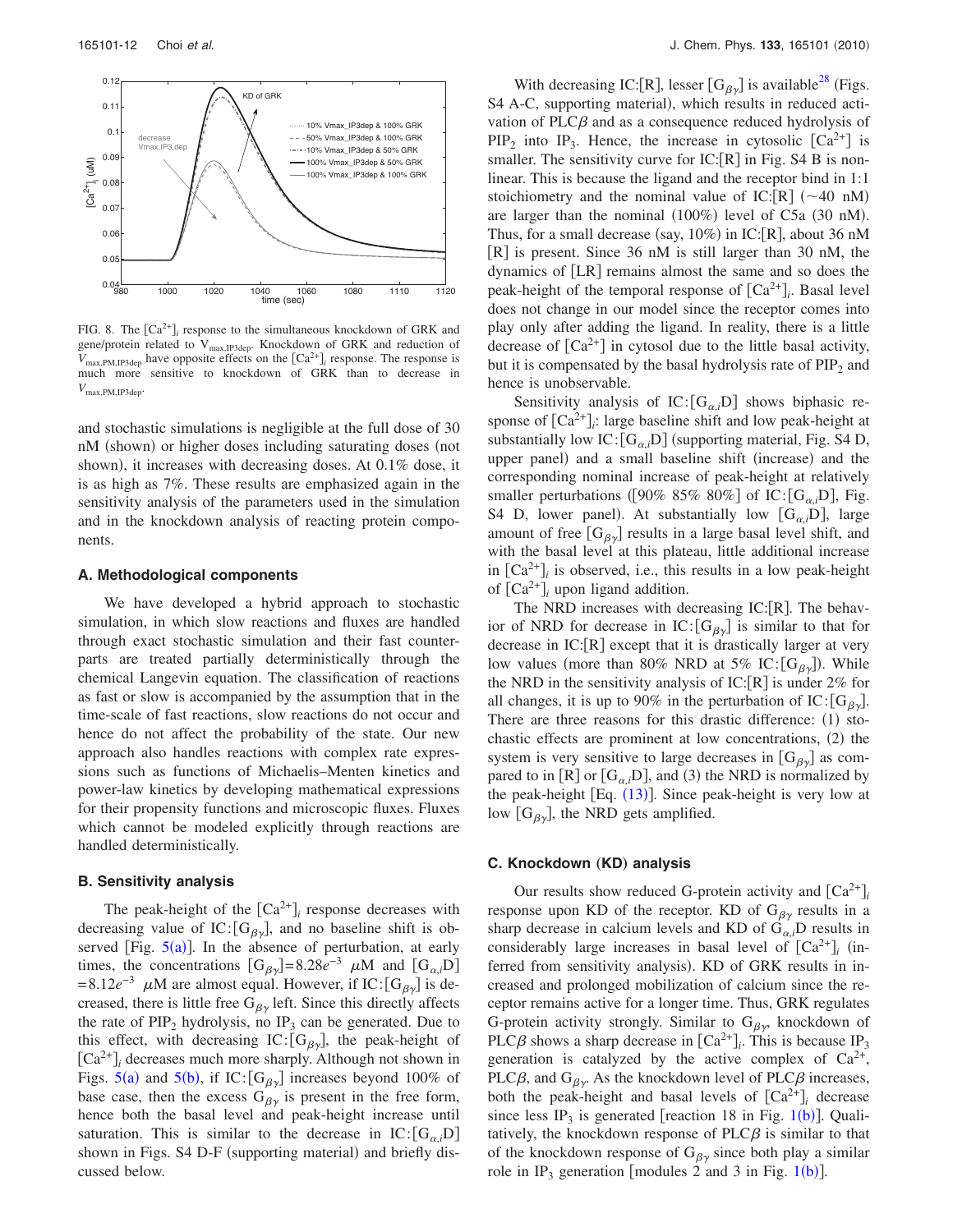<span id="page-12-0"></span>TABLE III. Summary of results of KD response. The change in the features of calcium response listed is for increase in KD-level (decrease in IC:[.] of the protein). Qualitative nature of the features is mostly independent of the level of  $[R]$ .

| Protein/variable name       | Basal level                      | Peak-height                            |
|-----------------------------|----------------------------------|----------------------------------------|
| $PLC\beta$<br><b>GRK</b>    | Decreases<br>Very small increase | Decreases, convex<br>Increases, linear |
| $V_{\text{max,PM, IP3dep}}$ | No change                        | Small decrease                         |

In contrast to the KD response of  $PLC\beta$ , as KD level of GRK increases, peak-height of  $[Ca^{2+}]\_i$  increases strongly [Figs.  $7(a)$  $7(a)$  and  $7(b)$  $7(b)$  $7(b)$ ]. This is because the phosphorylation induced through reactions 3 and 4 decreases as KD level of GRK increases [Fig.  $1(b)$  $1(b)$ ]. Moreover, the time to return to steady state also increases considerably since the receptor remains active for a longer time and relatively more  $G_{\beta\gamma}$  is present in the free active state. The basal level increases slightly relative to peak-height only at low IC: $[R]$   $[0.1\%,$ Fig. [7](#page-10-1)(a)]. At moderate IC:  $[R]$   $[10\%,$  Fig. 7(b)], the increase in basal level is negligible as compared to the peak-height.

 $V_{\text{max,PM,IP3dep}}$  affects  $J_{\text{PM,IP3dep}}$  (IP<sub>3</sub>-dependent in-flux to cytosol across the plasma membrane) in a proportional manner. Double perturbation of GRK and *V*max,PM,IP3dep has revealed that for increase in their KD levels, GRK and  $V_{\text{max,PM,IP3dep}}$  have opposite effects on  $\text{[Ca}^{2+}\text{]}_i$ . Reduction of  $V_{\text{max,PM,IP3dep}}$  results in decrease of  $\text{[Ca}^{2+}\text{]}$  because  $J_{\text{PM,IP3dep}}$ is reduced (the lower three time-courses shown with light colored lines in Fig.  $8$ ). On the contrary, KD of GRK increases  $[Ca^{2+}]$ <sub>*i*</sub> response because phosphorylation of the active receptor is reduced  $[Fig. 8, time-course shown with light]$  $[Fig. 8, time-course shown with light]$  $[Fig. 8, time-course shown with light]$ continuous line (100%  $V_{\text{max,PM,IP3dep}}$  and 100% GRK) and time-course shown with dark continuous line  $(100\%$  $V_{\text{max,PM,IP3dep}}$  and 50% GRK). The qualitative nature of the response does not change at different KD levels of the protein GRK and the protein related to  $V_{\text{max.PM,IP3den}}$  suggesting that the system is robust to such perturbations.

The main features of the KD response are summarized in Table [III.](#page-12-0)

#### **D. Stochastic effects at low molecular numbers**

In the base case  $(30 \text{ nM C5a})$ , there is good agreement between  $[Ca^{2+}]$ <sub>*i*</sub> responses predicted by deterministic and stochastic simulation. However, at low doses of the ligand or proteins such as the receptor and GRK, stochastic effects become prominent resulting in up to 2%–4% NRD for low concentrations of the receptor, GRK and  $G_{\alpha,i}D$ , up to 7% NRD for dose response and up to 90% NRD for low concentration of  $G_{\beta y}$ . Although the absolute value of fluctuations is larger in the case of higher doses resulting in a higher peak  $[Ca^{2+}]$ <sub>*i*</sub> value, the normalized standard deviation of the response increases with decreasing dose.

#### **E. Deriving statistics from stochastic simulation**

We also found that with more realizations, the computed distribution of the ensemble mean of the peak-height approaches a normal distribution when the number of realizations used to compute the mean increases, as would be mandated by the central limit theorem. The standard error of mean decreases proportional to inverse of the square root of the number of realizations used to compute the mean. Statistics related to low order moments of the distribution, such as mean and standard deviation, could be computed accurately with relatively small number of realizations (about 16 realizations to compute the mean and about 128 realizations for the standard deviation) at least for the cytosolic calcium response. For other systems some trial may be involved. These results can be potentially used for deciding the number of realizations needed to compute meaningful statistics in stochastic simulations, at least for similar systems with a similar number of components.

#### **VI. SUPPLEMENTARY MATERIAL**

The supporting document "supplementary.pdf" contains additional text, Tables  $S1-3$  and Fig.  $S1-4$ .<sup>53</sup>

## **ACKNOWLEDGMENTS**

We would like to acknowledge the UCSD Triton Resource of San Diego Supercomputer Center (SDSC) used in this work. This research was supported by the National Heart, Lung and Blood Institute (NHLBI) Grant No. 5 R33 HL087375-02 (S.S.), National Science Foundation (NSF) Grant No. DBI-0641037 (S.S.), and the NSF collaborative Grant No. DBI-0835541 (S.S.). Conceived the modeling study: S.S., D.M.T., and M.R.M. Developed the algorithm for hybrid stochastic simulation: T.J.C. and M.R.M. Wrote the computer program and analyzed the results: T.J.C. and M.R.M. Wrote the paper: T.J.C., M.R.M., D.M.T., and S.S. Supervised the overall research: S.S., D.M.T., and M.R.M.

#### **NOMENCLATURE**

- $CLE = chemical Langevin equation$
- $CME =$  chemical master equation
	- $IC = initial condition$
	- $KD =$  knockdown
- $ODE = ordinary differential equation$
- $SHA = stochastic hybrid algorithm$
- $SSA = stochastic simulation algorithm$ 
	- $H =$  the difference between the basal level of calcium response *b* and the peak level *h*
- $K_i(\tau|\mathbf{X},t)$  = the number of times j-th reaction  $(1 \leq j$  $\leq M$ ) takes place during the time interval  $[t, t+\tau)$ 
	- $M =$  number of reactions
	- $N =$  number of species
	- $N_A$  = Avogadro's constant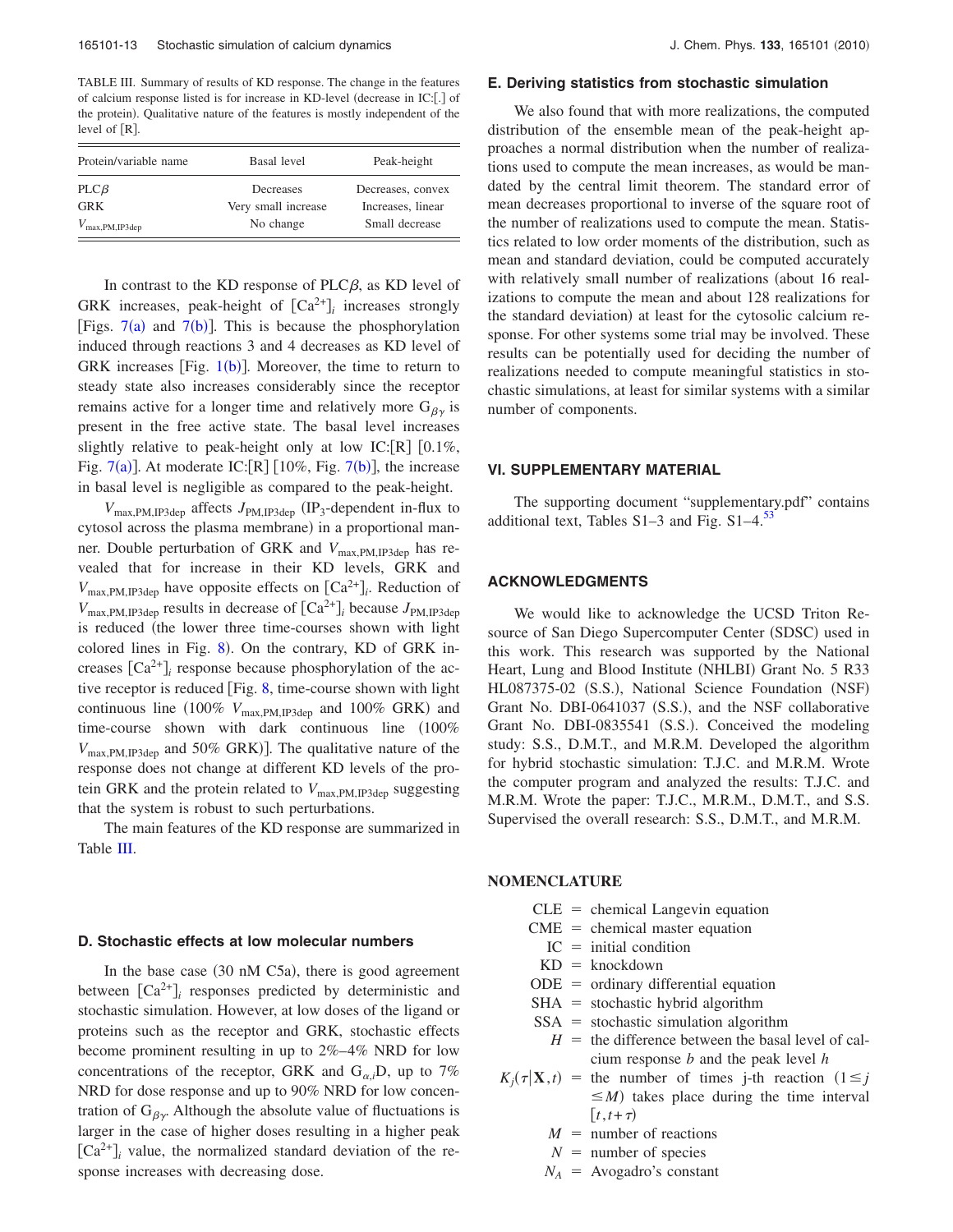- $M_f$  = number of fast reactions
- $M<sub>s</sub>$  = number of slow reactions
- $N_r$  = number of realizations of simulations

$$
P\{a_j(\mathbf{X}), \tau\}
$$
 = Poisson random variable whose mean and variance are  $a_j \tau$ 

- $P[\mathbf{X};t] =$  the probability of the system being in the state **X** at time t
- $P_0[\tau|\mathbf{X},t] =$  the conditional probability that no reactions occur during the time interval  $[t, t + \tau)$ 
	- $V =$  fixed cellular volume
	- $X(t)$  = state vector representing number of molecules of each species
	- $Y(t) =$  continuous counterpart of  $X(t)$
	- $Z_i$  = independent random variables on  $(0,1)$
	- $a_i(\mathbf{X})$  = the propensity function of the *j*th reaction channel
		- $c_i$  = the specific probability rate constant of the *j*th reaction
	- $h_i(\mathbf{X})$  = the number of possible combinations of reactants in the *j*th reaction
		- $n_c$  = control parameter defining critical reactions
- $p(\tau, j|\mathbf{X}, t)$  = the probability that the next reaction will be the *j*th reaction and will occur during  $\lceil t \rceil$ + $\tau$ ,*t*+ $\tau$ + $d\tau$ )

#### **Greek letters**

- $\alpha$  = control parameter deciding fast and slow reactions
- $\beta$  = control parameter deciding fast and slow reactions
- $\mathcal{E}$  = normalized response difference
- $v_i$  = vector whose entries are the numbers of molecules of each species added to or removed from the volume *V* due to the *j*th reaction
- $\sigma$  = standard deviation

$$
\tilde{\sigma} = \text{normalized standard deviation}
$$

 $\tau$  = time-interval

# **APPENDIX: EXISTING ALGORITHMS FOR STOCHASTIC SIMULATION**

Three algorithms, namely, Gillespie algorithm, tau-leap method, and chemical Langevin equation, are reviewed. These algorithms are applied to a well-stirred biochemical system (molecules of each species are spread uniformly throughout a fixed control volume) at thermal equilibrium comprising *M* different chemical reactions and *N* different types of chemical species.

At any time *t*, the population of molecules within a fixed cellular volume *V* is uniquely described by a state vector  $\mathbf{X}(t)$ ,

<span id="page-13-1"></span>
$$
\mathbf{X}(t) = \{X_1(t), X_2(t), \dots, X_N(t)\}^T,
$$
\n(A1)

where  $X_i(t)$  is the number of molecules of the *i*th species  $(i=1,\ldots,N)$ . By definition,  $X_i$  are non-negative integers. The state vector  $\mathbf{X}(t)$  changes whenever one of the *M* types of reactions occur.

Let  $P[X; t]$  denote the probability of the system being in the state represented in Eq.  $(A1)$  $(A1)$  $(A1)$  at time *t*. Furthermore, let  $a_j(\mathbf{X})$  denote the *propensity function* of the *j*th reaction channel, which is defined through  $a_i(\mathbf{X})dt$ , the probability that the *j*th reaction will occur during a (sufficiently small) time interval  $[t, t+dt]$  given the system state  $X(t)$  at time *t*. The propensity function  $a_i(\mathbf{X})$  can be expressed as<sup>46</sup>

<span id="page-13-0"></span>
$$
a_j(\mathbf{X}) = c_j h_j(\mathbf{X}), \quad j \in \mathcal{M}, \quad \mathcal{M} = \{1, 2, \dots, M\}, \quad \text{(A2a)}
$$

where  $c_j$  > 0 is the specific probability rate constant of the *j*th reaction and  $h_i$ **(X)** is the number of possible combinations of reactants in the *j*th reaction. The former is given by

$$
c_j = \begin{cases} k_j & \text{for monomolecular reactions} \\ \frac{2k_j}{N_A V} & \text{for bimolecular reactions with identical reactants} \\ \frac{k_j}{N_A V} & \text{for bimolecular reactions with different reactants,} \end{cases}
$$
 (A2b)

where  $N_A$ =6.022 × 10<sup>23</sup> mol<sup>-1</sup> is Avogadro's constant and  $k_j$  is the macroscopic reaction rate constant.<sup>56</sup> The latter has the form

$$
h_j(\mathbf{X}) = \begin{cases} 1 & \text{for reactions of type: } \phi \to \text{product(s) [no reactants]} \\ X_i & \text{for monomolecular reactions } [A \to B] \\ X_i(X_i - 1)/2 & \text{for reactions with identical reactants } [A + A \to C] \\ X_i X_k & \text{for reactions with different reactants } [A + B \to C] \end{cases} \tag{A2c}
$$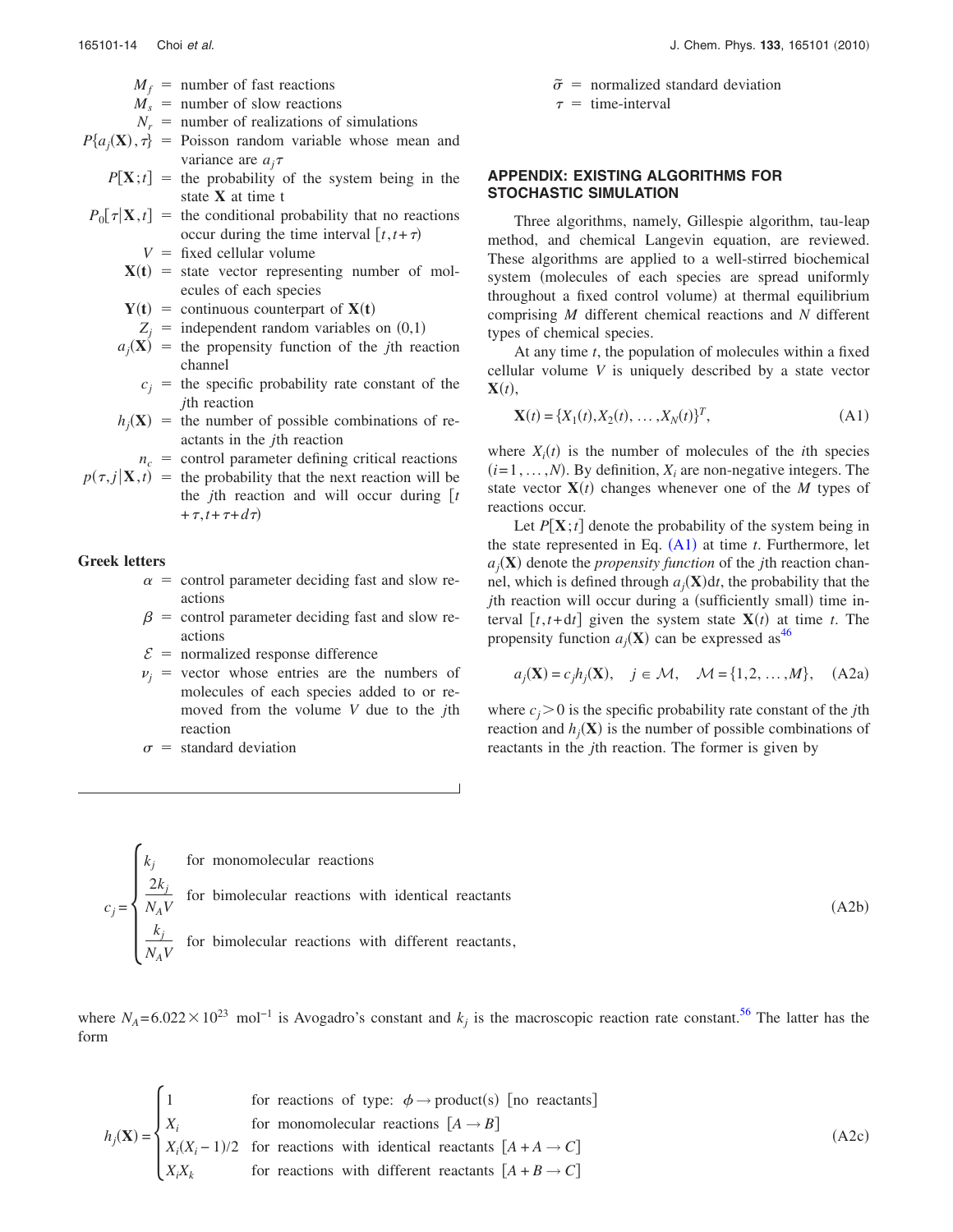for some  $1 \leq j \leq M$ , and  $1 \leq i, k \leq N$  with  $i \neq k$ .

Let the time-interval dt in the definition of  $a_i(\mathbf{X})$  $[Eq. (A2)]$  $[Eq. (A2)]$  $[Eq. (A2)]$  be small enough that at most one reaction occurs during  $[t, t+dt)$ , then  $P[X; t]$  satisfies an ODE that is com-monly called a chemical master equation (CME),<sup>[46](#page-15-42)</sup>

<span id="page-14-0"></span>
$$
\frac{\mathrm{d}P[\mathbf{X};t]}{\mathrm{d}t} = \sum_{j=1}^{M} \{a_j(\mathbf{X} - \boldsymbol{\nu}_j)P[\mathbf{X} - \boldsymbol{\nu}_j;t] - a_j(\mathbf{X})P[\mathbf{X};t]\},\tag{A3}
$$

where  $\mathbf{v}_j = (v_{j_1}, \dots, v_{j_N})^T$  is a vector whose entries are the numbers of molecules of each species added to or removed from the volume *V* due to the *j*th reaction. For complex cellular processes, such as calcium dynamics in the signaling network described in Sec. III A, high-dimensionality of the  $CME$   $[Eq. (A3)]$  $[Eq. (A3)]$  $[Eq. (A3)]$  renders its solutions computationally prohibitive. The standard simulation algorithms described below serve to overcome the computational burden associated with solving Eq.  $(A3)$  $(A3)$  $(A3)$ .

#### **1. Gillespie algorithm**

Let  $P_0[\tau|\mathbf{X},t]$  denote the conditional probability that no reactions occur during the time interval  $[t, t + \tau)$  provided that the system is at state **X** at time *t*. Furthermore, let us assume that the reacting system is Markovian, i.e., the probability that no reactions occur during  $[t, t + \tau + d\tau)$  equals the product of probability that no reactions occur during  $[t, t + \tau]$  and probability that no reactions occur during  $[t + \tau, t + \tau + d\tau)$ . Then the definition of the propensity function implies that  $46$ 

$$
P_0[\tau + d\tau | \mathbf{X}, t] = P_0[\tau | \mathbf{X}, t][1 - a_{\text{sum}}(\mathbf{X})d\tau],
$$
  
\n
$$
a_{\text{sum}}(\mathbf{X}) = \sum_{j=1}^{M} a_j(\mathbf{X}).
$$
\n(A4)

Taking the limit as  $d\tau \rightarrow 0$  and solving the resulting ODE, we obtain

$$
P_0(\tau|\mathbf{X},t) = e^{-a_{\text{sum}}(\mathbf{X})\tau}.\tag{A5}
$$

<span id="page-14-1"></span>Using the definition of  $P_0$  and  $a_j$ , it can be shown<sup>46</sup> that the joint probability density function  $p(\tau, j|\mathbf{x}, t)$ , which describes the probability that the next reaction will be the *j*th reaction and will occur during  $[t + \tau, t + \tau + d\tau)$  given the present state of the system  $\mathbf{X}(t)$ , is given by  $p(\tau, j | \mathbf{X}, t) = P_0[\tau | \mathbf{X}, t] a_j(\mathbf{X})$ . Accounting for Eq.  $(A5)$  $(A5)$  $(A5)$ , we obtain

<span id="page-14-2"></span>
$$
p(\tau, j | \mathbf{X}, t) = \frac{a_j(\mathbf{X})}{a_{sum}(\mathbf{X})} a_{sum}(\mathbf{X}) e^{-a_{sum}(\mathbf{X})\tau}.
$$
 (A6)

The ratio  $a_j(\mathbf{X})/a_{sum}(\mathbf{X})$  represents the density of a discrete random variable and serves to determine the next reaction. The remainder of the right-hand side of Eq.  $(A6)$  $(A6)$  $(A6)$ ,  $a_{sum}(\mathbf{X})$ exp $[-a_{sum}(\mathbf{X})\tau]$  is the exponential density function of a continuous random variable, which corresponds to the time at which the next reaction will occur.

To advance the system from state  $X(t)$ , the Gillespie algorithm generates two random variables  $r_1$  and  $r_2$  distributed uniformly on the unit interval  $[0,1]$ . According to Eq.  $(A6)$  $(A6)$  $(A6)$ , a discrete random value *j* and continuous random value  $\tau$  are selected as

$$
\tau = \frac{1}{a_{\text{sum}}} \ln \left( \frac{1}{r_1} \right), \quad \sum_{j'=1}^{j-1} a_{j'} \le r_2 a_{\text{sum}} \le \sum_{j'=1}^{j} a_{j'}.
$$
 (A7)

The system is then updated according to  $\mathbf{X}(t+\tau) = \mathbf{X}(t) + \mathbf{v}_i$ .

A faster algorithm for exact stochastic simulation has been presented by Gibson and Bruck,<sup>49</sup> called "next reaction method," which can be used anywhere the Gillespie algorithm. This approach is about an order of magnitude faster than the Gillespie algorithm discussed above. However, this approach does not scale as well as the tau-leap algorithm discussed below as the number of molecules increases.

## **2. Tau-leap algorithm**

The tau-leap algorithm $6$  can be used to increase the computational efficiency of the Gillespie algorithm when it is used to simulate large reactive systems consisting of many reactions and molecules. This algorithm allows many reactions to take place simultaneously during a time interval  $[t, t + \tau]$ . Let  $K_i(\tau | \mathbf{X}, t)$  denote the number of times *j*th reaction  $(1 \le j \le M)$  takes place during the time interval  $[t, t + \tau)$ , given the system state  $\mathbf{X}(t)$  at time *t*. The value of  $\tau$  is selected to satisfy the so-called "leap condition," which requires that none of the propensity functions  $a_i$  ( $1 \le j \le M$ ) suffers a noticeable change in its value. Then  $K_i(\tau|\mathbf{X},t)$  can be approximated with a Poisson random variable  $P\{a_i(\mathbf{X}), \tau\}$ whose mean and variance are  $a_i\tau$ . The system state is now updated according to

<span id="page-14-3"></span>
$$
\mathbf{X}(t+\tau) = \mathbf{X}(t) + \sum_{j=1}^{M} \nu_j P\{a_j(\mathbf{X}), \tau\}.
$$
 (A8)

As the time interval  $\tau$  becomes smaller, it allows for few reactions to take place simultaneously, eventually reaching the limit of one reaction per  $\tau$ . In this limit,  $P\{a_i(\mathbf{x}), \tau\} \rightarrow 1$ and we get the Gillespie algorithm.

Algorithmic consistency requires that, in addition to satisfying the leap condition,  $\tau$  be selected in a way that prevents number of any species from becoming negative. The binomial tau-leap algorithm $9,57$  $9,57$  imposes this constraint by introducing a new control parameter  $n_c$  (typically a small positive integer), which defines "critical reactions" as those having at least one species with the number of molecules less than  $n_c$ . If there are one or more critical reactions then  $\tau$  is chosen so that no critical reaction fires more than once. The binomial tau-leap algorithm $9.57$  $9.57$  also expresses the leap condition in terms of a bound on the change rate of  $a_i[\mathbf{X}(t)]$  as  $|\Delta a_i(\mathbf{X}(t))| \leq \epsilon a_i(\mathbf{X}(t))$ , where  $0 \leq \epsilon \leq 1$ .

#### **3. Chemical Langevin equation**

To increase the computational efficiency further, the leap time  $\tau$  can be increased so that  $a_j(\mathbf{X})\tau$  becomes large enough to ensure that it contains a large number of reactions for each reaction channel. Now the Poisson random variable  $P\{a_i(\mathbf{X}), \tau\}$  can be approximated with a normal random variable<sup>46</sup> with the same mean and variance:  $a_i[\mathbf{X}(t)]\tau$